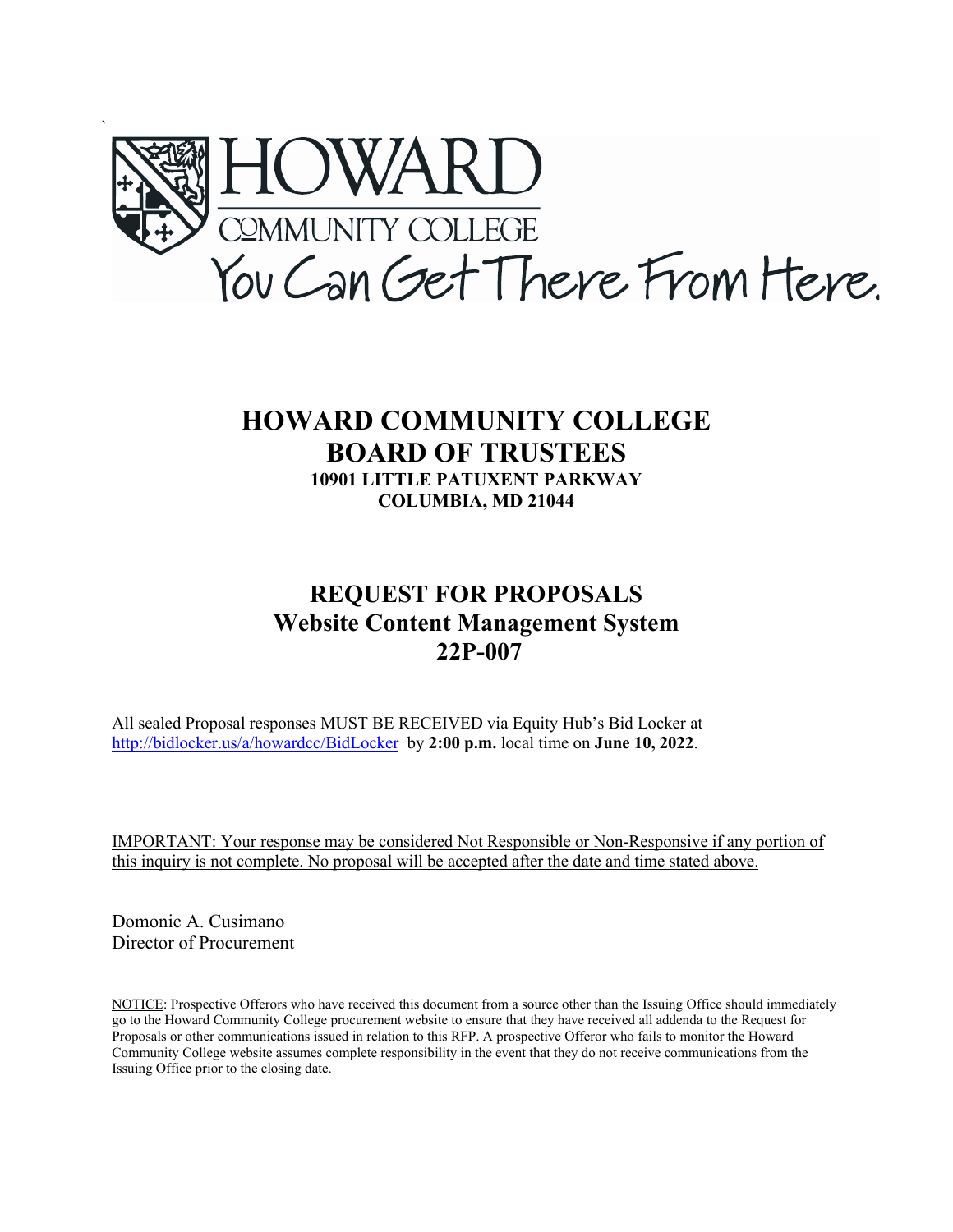May 11, 2022

To All Interested Firms:

The Board of Trustees of Howard Community College invites proposals from firms to provide a Website Content Management System, including migration and hosting. Proposals will be accepted via BidLocker until 2:00 p.m. on June 10, 2022, at which time and place the names of the firms submitting proposals will be recorded. Please see Section 3 of the RFP for further detail regarding proposal submission. Late submittals will not be considered. It is the responsibility of each firm to ensure their submittal is delivered to the proper place prior to the scheduled date and time.

Copies of the Request for Proposal (RFP) may be obtained from the Howard Community College solicitation website at[: www.howardcc.edu/procurement](http://www.howardcc.edu/procurement) on the current solicitation page. Firms are encouraged to review that website frequently to learn of any changes that may be made in the RFP.

The Board of Trustees of Howard Community College reserves the right to reject any and all proposals and to waive any formalities, informalities or technicalities as it deems necessary, appropriate and in the College's best interest. Final award of the contract is subject to the availability of funding for this project.

Sincerely,

Domonic A. Cusimano Director of Procurement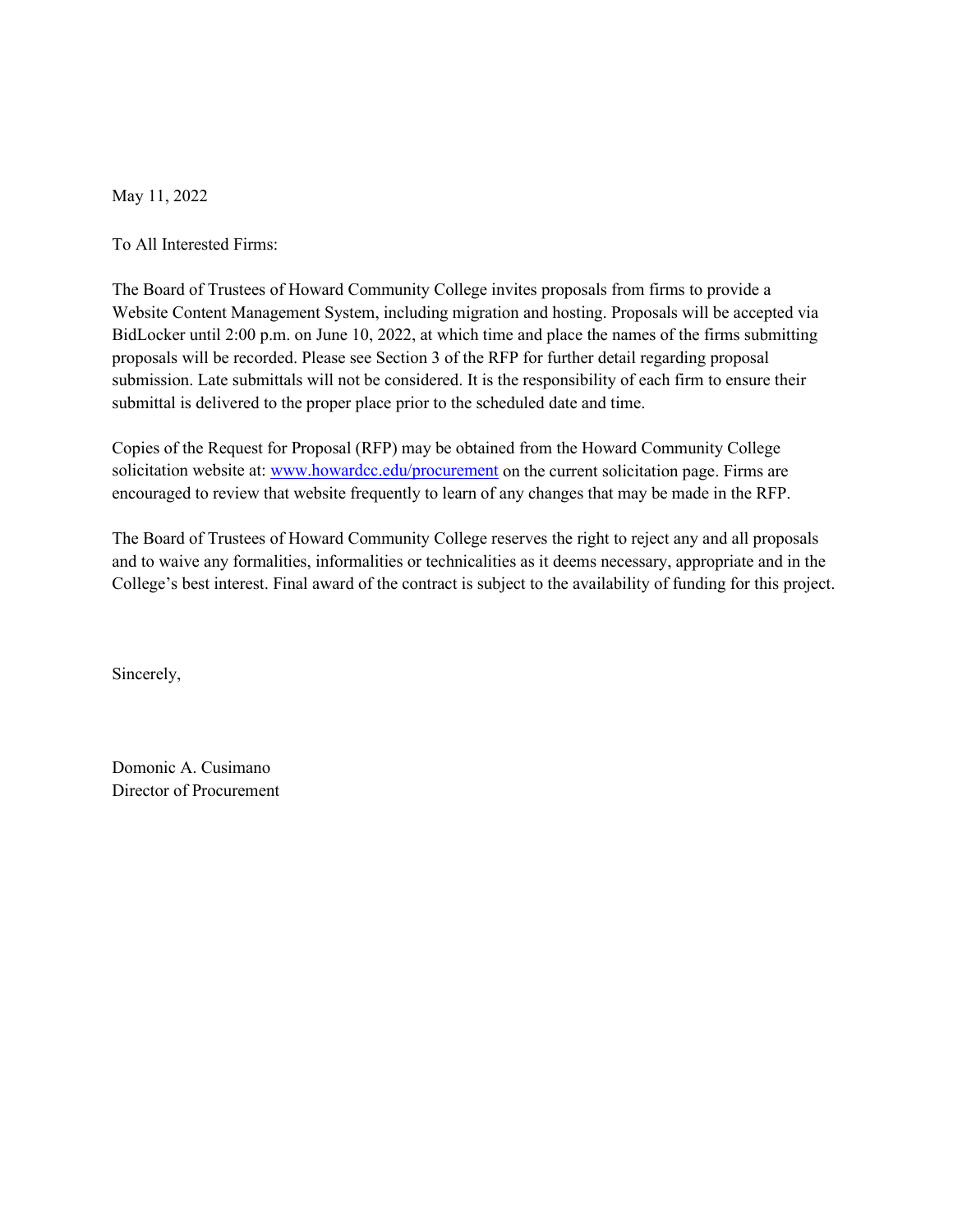# **TABLE OF CONTENTS**

| References                            |    |
|---------------------------------------|----|
| Affidavit of Accuracy Form            |    |
| <b>Contractor Information Form</b>    |    |
| Acknowledgement of Addenda            |    |
| <b>Conflict of Interest Statement</b> |    |
| Ethics Statement                      |    |
| Bid/Proposal Affidavit                |    |
| No Response Bid Form                  |    |
|                                       | 29 |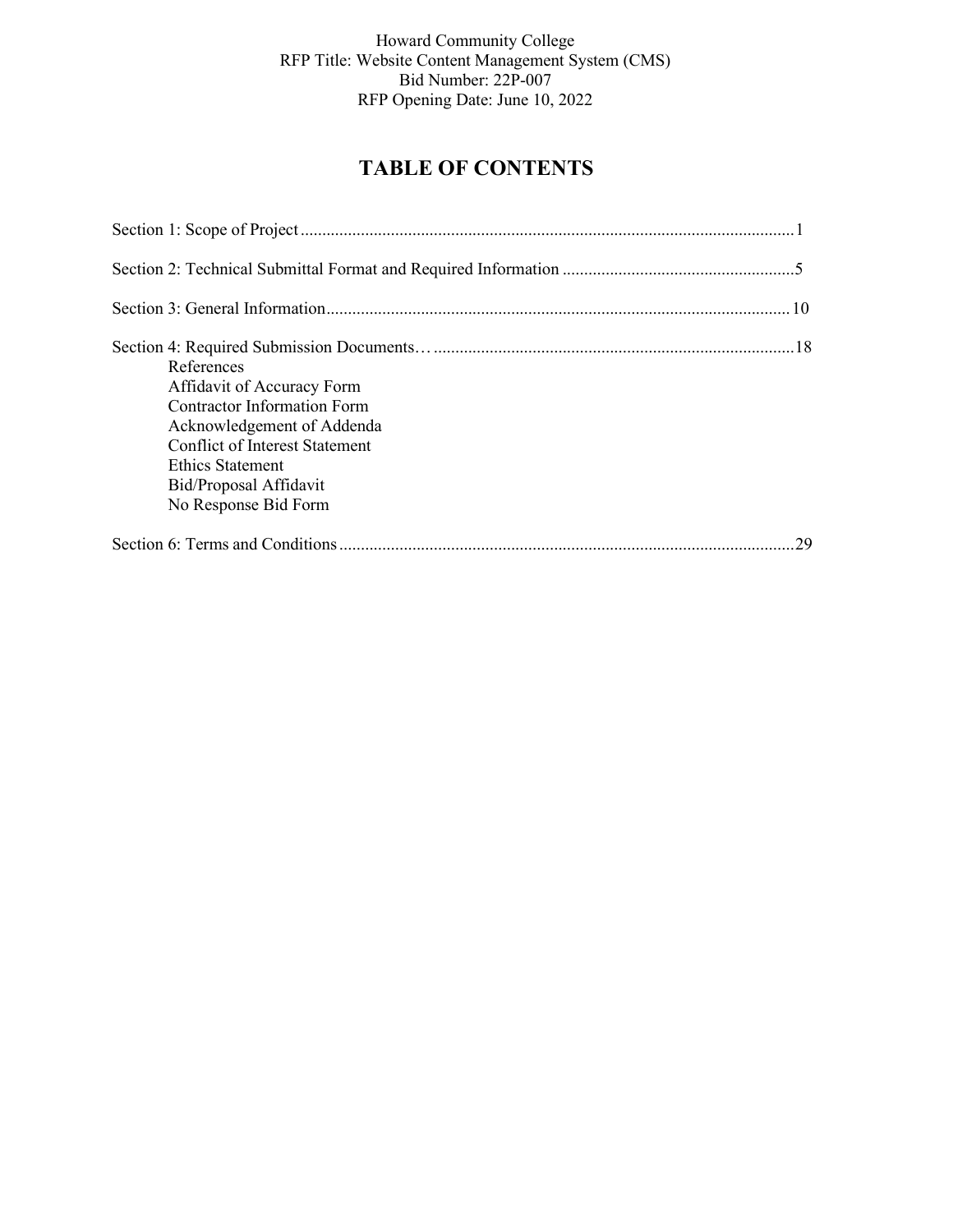# **SCOPE OF SERVICES**

#### **1.1 INTRODUCTION**

Howard Community College (HCC) is interested in procuring a new Website Content Management System (CMS). The three primary aspects of this project include the selection and implementation of a new CMS, the migration of the current websites, and providing or facilitating the ongoing hosting of the websites.

The College requires a vendor to select and implement a CMS for the current websites and migrate these sites into the chosen CMS. The migration would include both the templates and the current content. The CMS must be able to accommodate the design and functionality of the current sites, while providing a foundation for a full website redesign. The site must be built to comply with WCAG 2.1 AA accessibility standards. HCC will require the vendor to provide or facilitate hosting of the websites, which will include system administrator functions such as security patches, maintenance, and system upgrades.

### **1.2 COLLEGE BACKGROUND**

Opened in 1970, HCC is a publicly funded two-year community college servicing the educational needs of citizens and employers in Howard County, Maryland. The College attracts 46 percent of Howard County undergraduates who attend public and private two-year and four-year Maryland colleges. In fiscal year 2021, the College served approximately 26,000 unduplicated credit and noncredit students, who chose from numerous programs of study offered among the College's main campus and off-campus sites and locations. The College currently employs approximately 2,600 full and part timeemployees. The College was built on a foundation characterized by service to students, community partnerships, and continuous quality improvement.

#### **1.3 CURRENT SYSTEM AND PROJECT SCOPE**

The College currently uses Site Executive (SE) as its CMS. The hosting, maintenance, and administration of the authoring system and the websites are all external services to the College. The College does not have any hosting servers on campus and does not plan to bring the hosting back on to campus, so it will need the vendor to either provide or facilitate this hosting. Currently, the College hosts three separate public sites: howardcc.edu, laurelcollegecenter.org, and repstage.org on SE. Together these sites hold approximately 2800 pages and 1100 pdfs.

The College requires respondents to propose a CMS and a migration plan to move the content (HTML, images/video, and documents) into the new CMS. The website redesign will be a separate RFP and will occur after this content migration and CMS implementation, so the vendor will be expected to replicate the design, content, and functionality of the current site, while keeping in mind the foundation that needs to be created for the future redesign. A website audit was completed in 2021 that will guide the redesign process.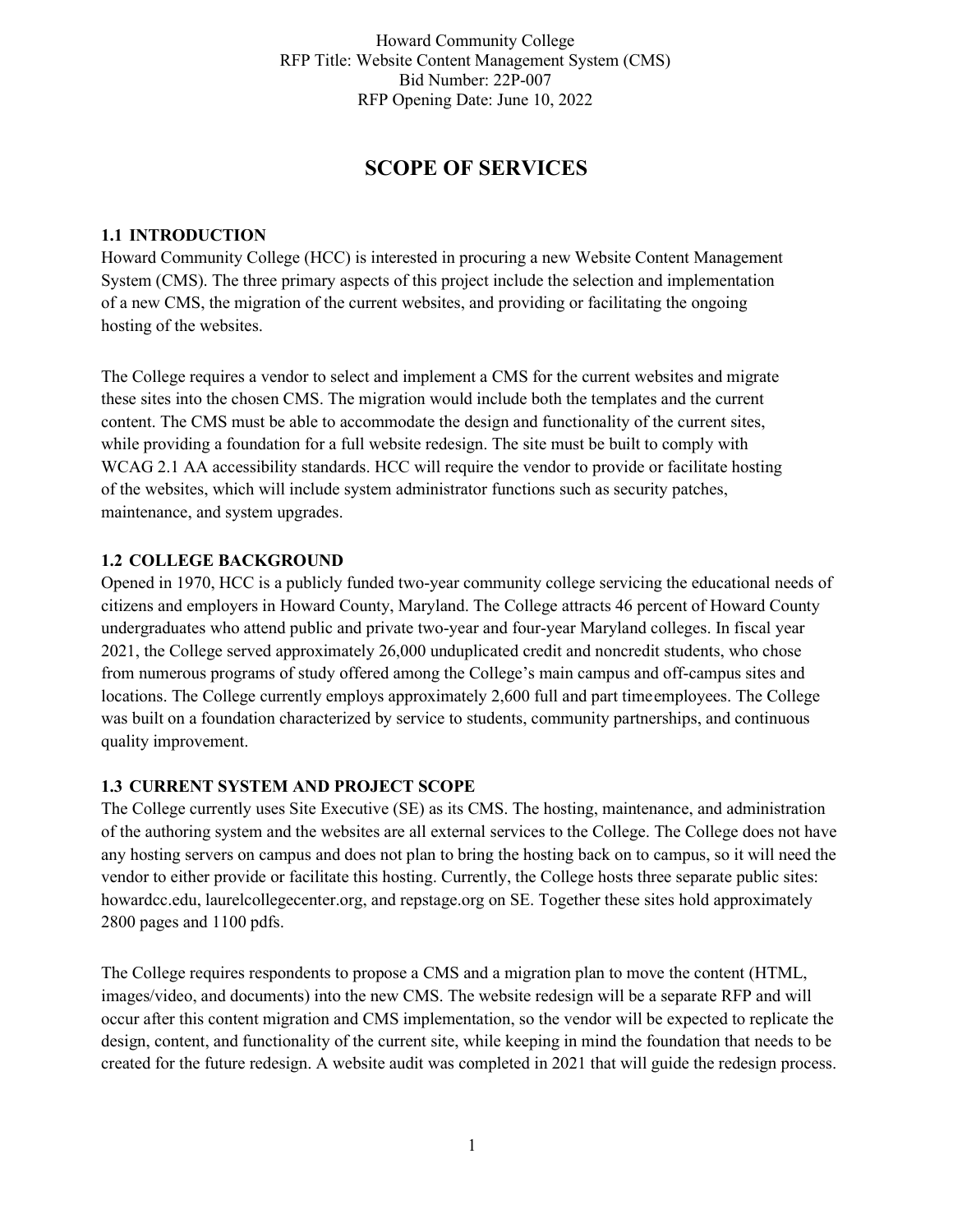# **1.4 CMS TECHNICAL AND SERVICE REQUIREMENTS**

| <b>System Technical Requirements</b>        | <b>Detail</b>                                                                                                                                                                                                                                                                                                      |
|---------------------------------------------|--------------------------------------------------------------------------------------------------------------------------------------------------------------------------------------------------------------------------------------------------------------------------------------------------------------------|
| Easy Content Editor User Experience<br>(UX) | Robust and user-friendly system that allows content editors to access<br>and easily edit their specific site content with WYSIWYG controls<br>and features.                                                                                                                                                        |
| <b>Robust Administrative CMS Features</b>   | Robust features for admins to control users, administer workflows,<br>access source code, and edit templates and styles.                                                                                                                                                                                           |
| Calendars                                   | Calendar system available within the CMS or via included plug-in that<br>allows for multiple calendars that feed into one master calendar.<br>Multiple calendar editors required, as well as display options for<br>calendar parts.                                                                                |
| <b>Faculty Profiles</b>                     | Display and promote faculty with pages organized by division and<br>individual bio pages detailing faculty credentials and highlights.                                                                                                                                                                             |
| <b>Special Features</b>                     | Support for special features on the website:                                                                                                                                                                                                                                                                       |
|                                             | KOC Course Finder - https://www.howardcc.edu/programs-<br>courses/continuing-education/courses/kids-on-campus/pages/koc-<br>course-finder.html                                                                                                                                                                     |
|                                             | <b>Program Finder</b> – https://www.howardcc.edu/programs-courses/find-<br>your-program/index.html?search=                                                                                                                                                                                                         |
|                                             | Course Display - https://www.howardcc.edu/programs-<br>courses/continuing-education/courses/computer-information-<br>technology/accounting-finance.html                                                                                                                                                            |
|                                             | Student Profiles - https://www.howardcc.edu/about-us/news-<br>events/profiles/meet-our-students                                                                                                                                                                                                                    |
|                                             | Newsroom - https://www.howardcc.edu/about-us/news-<br>events/index.html                                                                                                                                                                                                                                            |
| Search                                      | Robust search provided or integrated from other search functionality.<br>Ability to administratively highlight or promote certain results above<br>the algorithmically derived ones.                                                                                                                               |
| <b>URL</b> Redirection                      | System must have the capability to support creation of URL redirects<br>to both internal and external URLs. For example,<br>www.howardcc.edu/apply redirects to<br>https://www.howardcc.edu/admissions-aid/apply-for-admission/ and<br>www.howardcc.edu/jobs redirects to<br>https://howardcc.edu.peopleadmin.com/ |
| Accessibility                               | Templates and redesigned pages meet WCAG 2.1 AA accessibility<br>standards.                                                                                                                                                                                                                                        |
| Workflow                                    | Publishing of pages to 'live' needs to be governed by a<br>workflow/approval process to allow for review                                                                                                                                                                                                           |
| <b>User Permissions</b>                     | Granular security and user roles over pages and folders in the CMS.                                                                                                                                                                                                                                                |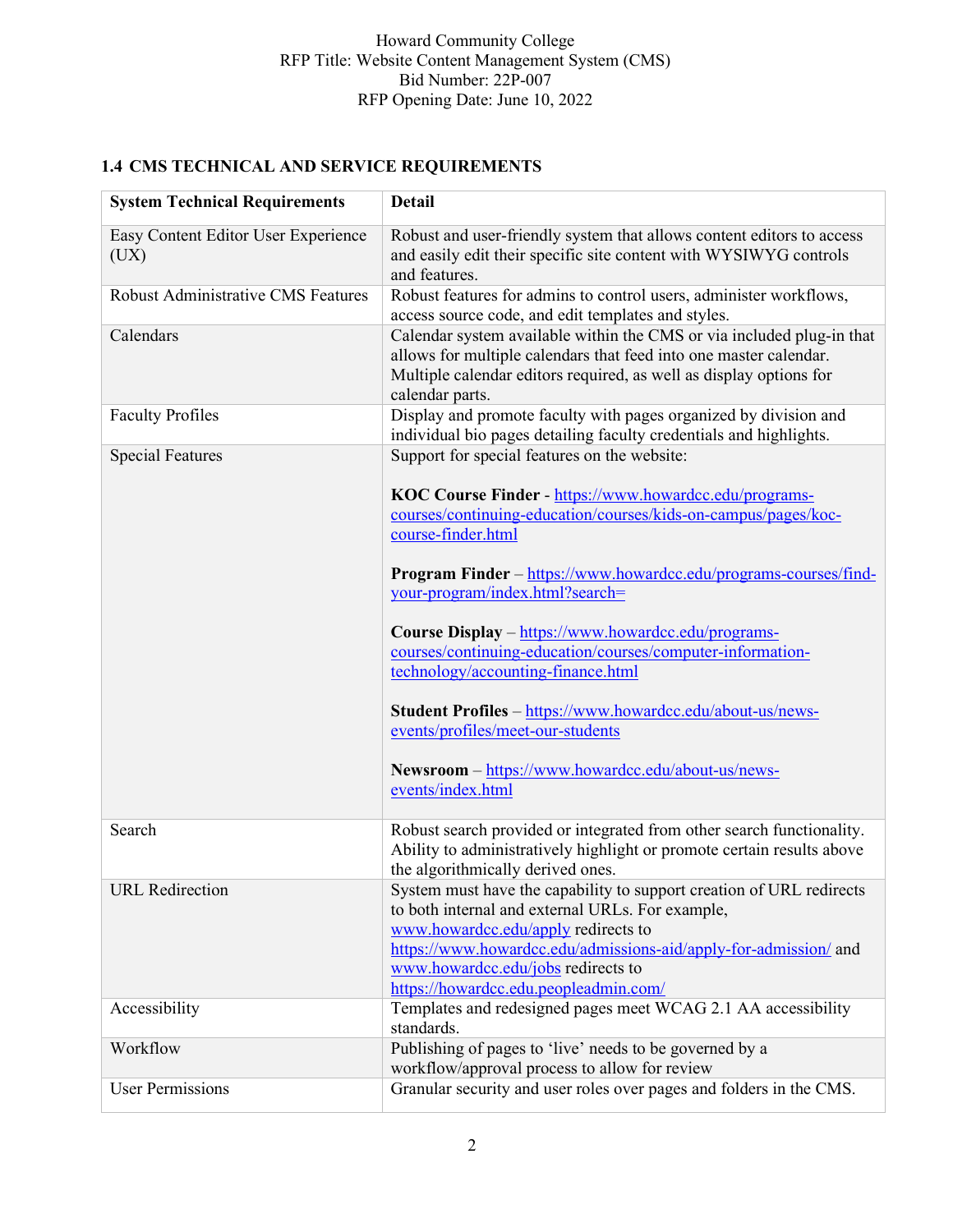| Integrations         | Integrations with the student information systems (SIS) not required in<br>this RFP. Information about <i>possible</i> integrations with the SIS needed<br>for future project phases.                                            |
|----------------------|----------------------------------------------------------------------------------------------------------------------------------------------------------------------------------------------------------------------------------|
| Security             | Any third-party vendor must meet the college IT security requirements<br>and consent to a security assessment. Prior to go-live any portal<br>platform will need to receive the approval from the college's IT<br>security team. |
|                      | Firm must provide access to college content in firm's cloud<br>environment so it can be scanned for PII. Access logs to content must<br>also be made available.                                                                  |
|                      | Firm must complete a HECVAT questionnaire and meet SOC 2<br>compliance.                                                                                                                                                          |
|                      | Compliance with the following required, as appropriate: Family<br>Educational Rights and Privacy Act (FERPA), the Gramm Leach<br>Bliley Act (GLBA) and the Maryland Public Information Act (MPIA)                                |
| Forms                | Form building and management of forms within the CMS.                                                                                                                                                                            |
| System Sign-in (SSO) | SSO options should be available for users to sign into the CMS.                                                                                                                                                                  |

| <b>Service Requirements</b>                 | <b>Detail</b>                                                                                                                                                                                |
|---------------------------------------------|----------------------------------------------------------------------------------------------------------------------------------------------------------------------------------------------|
| Training                                    | CMS training for administrators should be provided as part of this<br>proposal. Training materials for end users should be provided. Vendor<br>is not expected to conduct end-user training. |
| Maintain CMS system and hosting<br>services | Apply patches, maintain security, respond to incidents, ensure uptime<br>at greater than 99.9%, provide disaster recovery services.                                                          |
| Support                                     | Provide support during business hours for problem resolution. Provide<br>24x7 support for incidents and outages.                                                                             |

# **1.5 IMPLEMENTATION**

Project management and implementation services are required for the new CMS and migration of the current websites. The firm will work closely with the College and communicate timelines, requirements, testing plans, and milestones to implement the product.

As part of the implementation, the selected firm shall review the College's existing system and processes and then make recommendations for improvement based on best practices. The firm shall provide periodic reports, as specified by the College, during the implementation phase on project status and any recommendations to ensure the project stays on schedule, as applicable. The implementation phase shall include extensive testing prior to going live. It should be noted that only selected data will be imported into the new system.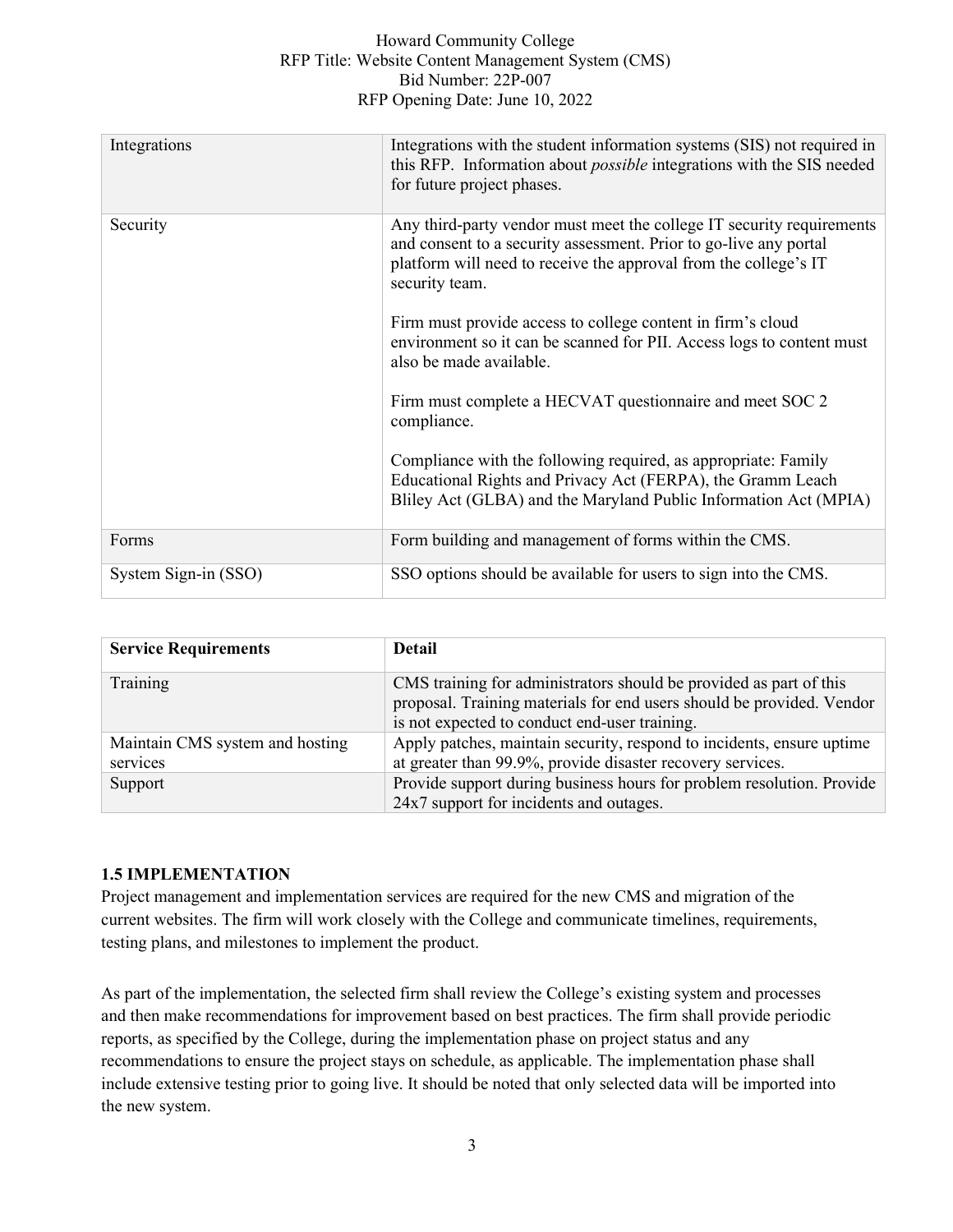The College anticipates project kickoff for the CMS to begin as soon as possible after award. The College will work with the selected firm to finalize the implementation schedule; however, **the newly implemented CMS and website must go live by May 1, 2023**.

# **1.6 TRANSFER OF COLLEGE INFORMATION**

If this contract terminates for any reason, including termination for cause, for convenience, or at the end of the term, and the Contractor is not awarded the next contract, the Contractor shall assist the College to transfer College information in the transition to the new system as required. The Contractor shall not be paid the final invoice until the completion of the successful transition.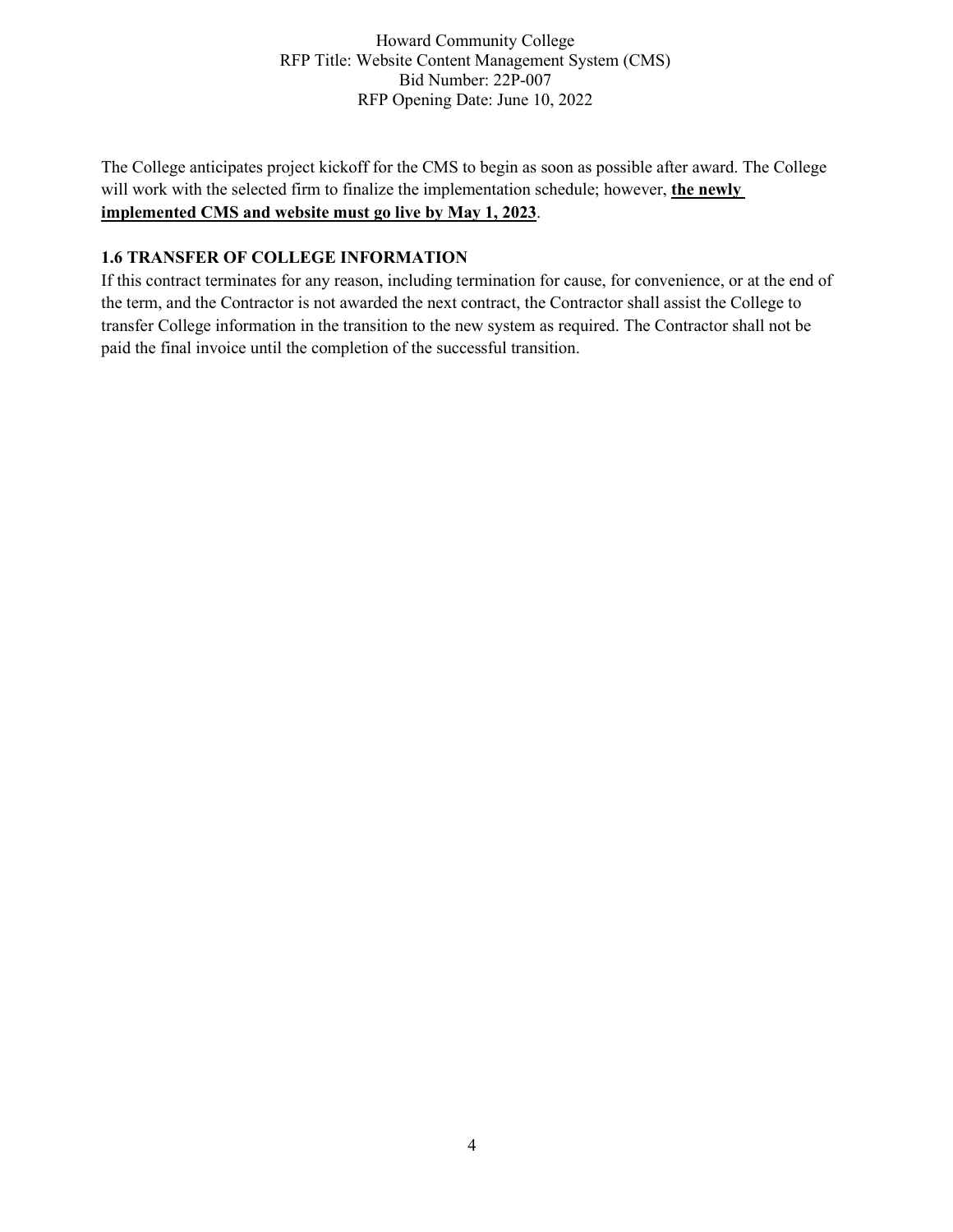# **TECHNICAL SUBMITTAL FORMAT AND REQUIRED INFORMATION**

# **2.1 INTRODUCTION**

Proposers shall provide responses to all the specifically itemized questions or requests for information listed in the following sections. Proposers should also include information regarding the general technical aspects beyond the specific information listed, as necessary, to provide the College with a complete understanding of the proposed system's capabilities and technical qualifications of the proposing firm. Responses that relate to system components shall indicate if the feature is: available as part of the standard package; available but at an additional cost; available but requires customization; planned for a future release; or not available currently and not in planning for the foreseeable feature.

All proposals must be organized in accordance with the format listed below. Conciseness and clarity of content are emphasized and encouraged. Vague and general proposals will be considered non-responsive and result in disqualification. Non-conforming and non-responsive proposals may be rejected at the discretion of college officials.

# **2.2 ORGANIZATION OF TECHNICAL PROPOSAL**

Proposals must be organized in accordance with the order of the sections below.

Title Page Firm's Qualifications and Relevant Experience Product History, Roadmap, and Practices Project Staff Implementation Requirements Hosting Support and Training Financial Stability References Sample Contract Affidavit of Accuracy Form Contractor Information Form Acknowledgement of Addenda Form Conflict of Interest Statement Ethics Statement Bid/Proposal Affidavit

# **2.3 TITLE PAGE**

The title page must be on company letterhead and include the name and address of the firm submitting the proposal, a contact person at the firm, including email address and telephone number, for the proposal, and the date of submission. The page should also state the RFP title and bid number.

# **2.4 FIRM'S QUALIFICATIONS AND RELEVANT EXPERIENCE**

Provide detailed information about the following items relating to the firm's qualifications and relevant experience, including, but not limited to the following: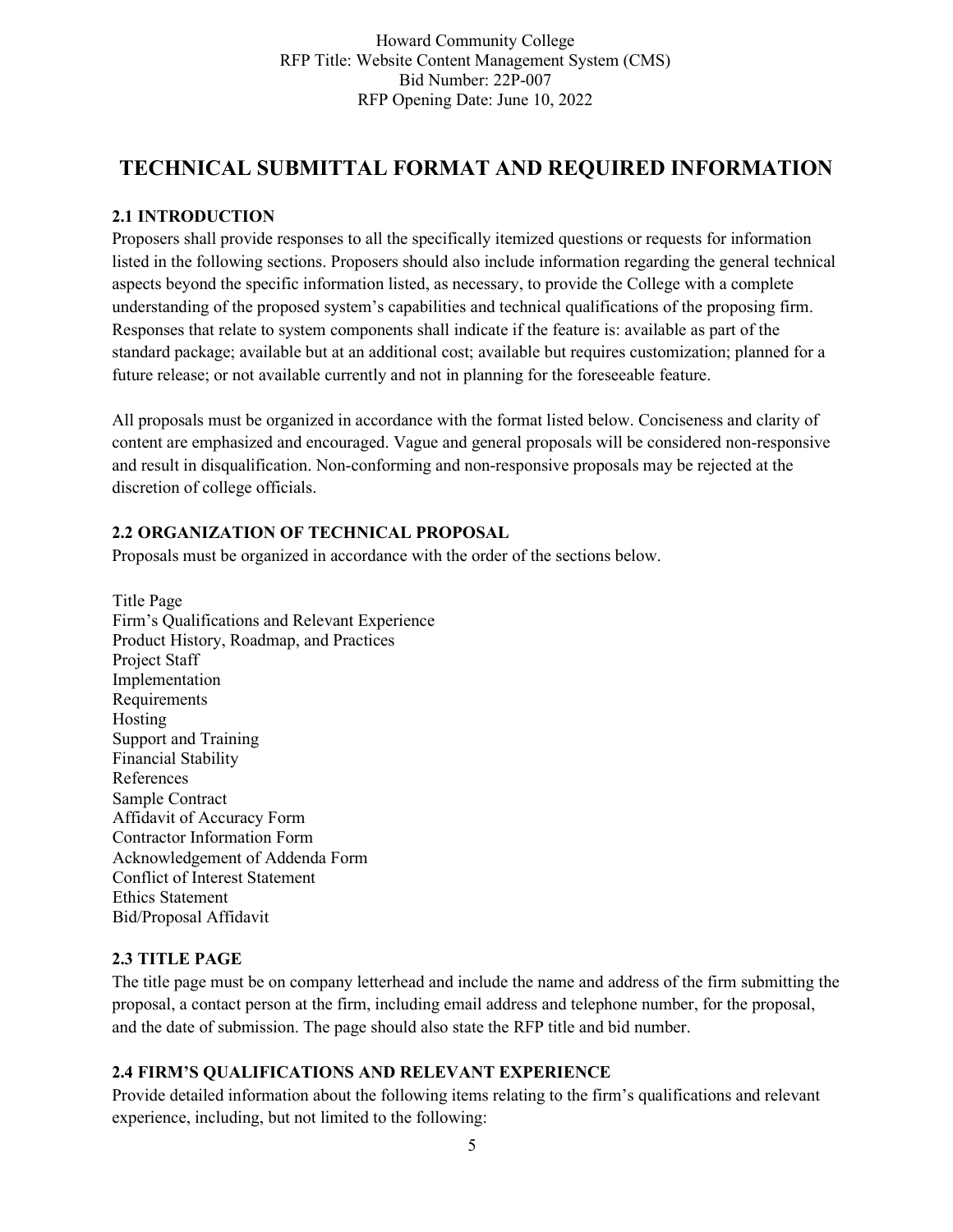- 1. Provide a company overview, including size, revenue, services provided, and business outlook.
- 2. Provide information about the number, size, and type of your clients using the proposed CMS system. Please specify your percentage of clients that are in higher education.
- 3. What is the average duration of a client relationship?
- 4. How many clients have terminated services in the past year? What were the circumstances?
- 5. Is there any pending litigation against your firm? If so, please describe the litigations, including whether the litigation was initiated due to non-performance of your firm.
- 6. Has the firm declared bankruptcy in the past 5 years? If so, please explain the circumstances.
- 7. Are there any significant changes expected in your firm's client base or company operations that would affect your firm's ability to provide services to the College?

Additionally, the College requests that in this section of the response the Offeror expressly acknowledge and indicate understanding that the College is required to protect certain Confidential Information from disclosure under applicable laws, including, but not limited to, the Family Educational Rights and Privacy Act (FERPA), the Gramm Leach Bliley Act (GLBA), the Health Insurance Portability and Accountability Act (HIPAA) or the Maryland Public Information Act (MPIA), including regulations promulgated thereunder, as the laws and regulations may be amended from time to time. The Confidential Information that is protected under FERPA will be provided to the successful Offeror as it is handling an institution service or function that would ordinarily be performed by College employees. The Offeror agrees that it shall be obligated to protect the Confidential Information in its possession or control in accordance with the applicable laws to the same extent as the College would be obligated if the Confidential Information was in the possession or control of the College. The Offeror further agrees that it is subject to the requirements governing the use and redisclosure of personally identifiable information from education records as provided in FERPA. For purposes of the contract that results from this solicitation, the Offeror shall follow and be bound by the interpretation and application that the College gives to these laws.

#### **2.5 PRODUCT HISTORY, ROADMAP, AND PRACTICES**

Describe your experience developing websites in the proposed CMS. Provide examples of higher education websites that your firm has designed using the CMS and highlight any parallels to HCC's use case.

Describe new features, integrations, or other anticipated changes in the CMS for the next 12–18 months.

Describe any components of your products that are integrations into your solution and not your own developed product.

#### **2.6 PROJECT STAFF**

Provide information about the personnel that will staff the project. Please specify if they are in-house staff or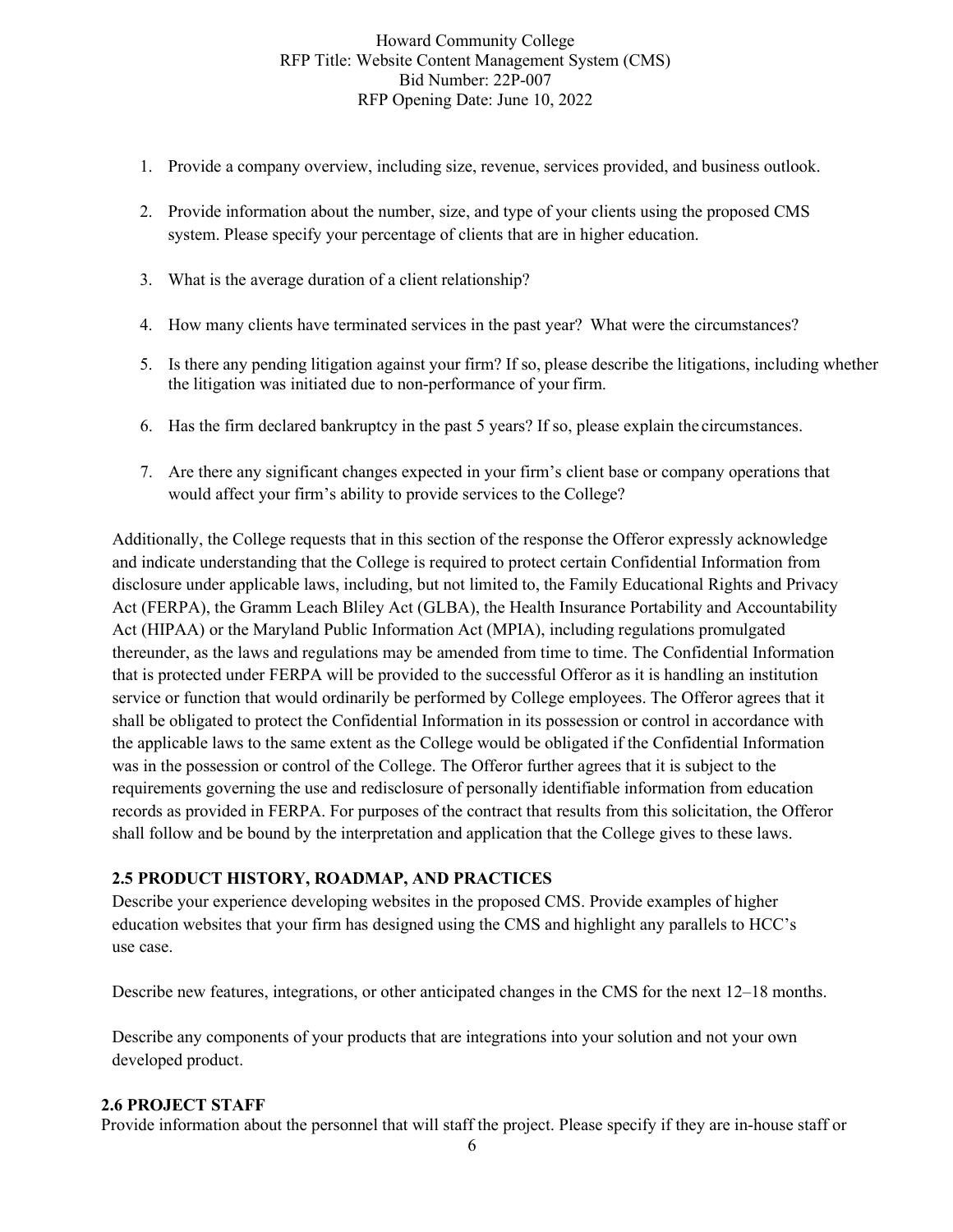contracted staff to perform the implementation. Identify the project manager for the implementation and describe their qualifications for this role. If invited, bring the project manager to oral presentations.

Provide a resume and examples of implementations of similar systems at other institutions within the past 5 years for each project team member proposed. Describe the work that will be done to review current practices and examples of other implementations that necessitated modification of processes to industry best practices, including any obstacles that were overcome.

# **2.7 IMPLEMENTATION**

Describe how you will replicate the current HCC sites within the new CMS, and the process you will use to migrate the content and functionality to the new CMS. Provide a timeline for this process. Indicate the various college staff that would be expected to participate in the implementation, their roles and the type of information they would be providing, and the estimated level of effort involved for these staff.

Provide links or screenshots of implementations with existing clients.

### **2.8 REQUIREMENTS**

#### 2.8A — User Experience

Describe the user experience for editing pages within your proposed CMS solution. Describe and demonstrate the experience for administering the CMS.

#### 2.8B — Services

Describe how your company or hosting partner will provide service for the College. Describe the Service Level Agreement (SLA) on uptime, the disaster recovery plans, and how security is ensured. How is uptime monitored and how are any unplanned outages mitigated quickly?

What is the planned maintenance schedule, if available, for the hosting provider?

#### 2.8C — Technical Requirements

Give examples of calendars on sites that you've implemented with the proposed CMS and how these calendars interrelate with each other. For example, are there sub-calendars and a master calendar that can display some or all of these sub-calendars? Describe how these calendars are edited by multiple event owners.

Give examples of faculty profile functionality supported by your CMS. Describe how you will support the special features of the current website in a new CMS.

Describe the search platform used for internal site search and if the system will allow for promotion of preferred results. Provide an example of this search on a site you've developed.

Describe if and how the solution has been certified to meet WCAG 2.1 AA standards for accessibility. Describe, if available, any built-in mechanisms to maintain that standard.

Described the workflow process within your CMS to demonstrate how a page is edited, a workflow is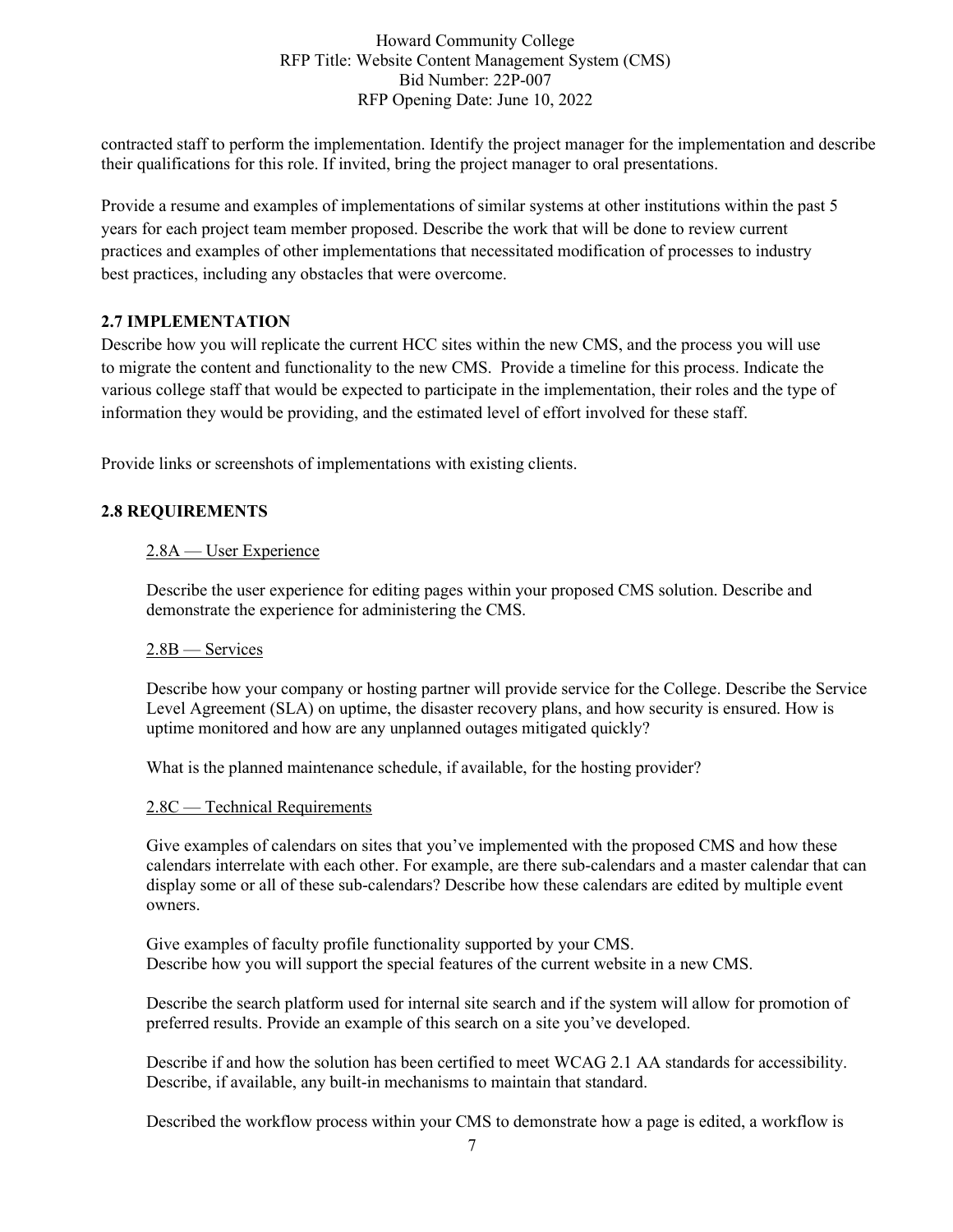started and who approves the page for publishing. Describe any available granularity within that process (such as multiple steps, if available).

Describe the control of user permissions and the granularity of this control. Describe how this control is maintained.

Describe how URL redirection is performed within the CMS for both internal and external URLs.

Describe possible integrations with SIS and the level of effort required to make these integrations (such as displaying program and course information 'live' on the website). If possible, give examples from other implementations.

Describe and give examples of forms functionality within the CMS.

Describe your single sign-on solution for CMS editor/administrator access.

### **2.9 HOSTING**

Describe the hosting environment that supports the product, including the versioning controls for documents and pages as well as back-up and restore capabilities.

How much downtime is required for regular maintenance and upgrades?

Describe your system's archival process, including the amount of time records are kept within your system. Include information related to cloud or hosted options only for this question.

# **2.10 SUPPORT AND TRAINING**

Identify support that is provided under the general maintenance agreement. Identify issues or tasks that are not considered as part of the general support contract. Identify issues which would require additional consulting services and costs.

Describe how your firm (or the hosting company) will serve as the systems administrator of the website and authoring environments.

Describe how your company can partner with HCC for ongoing engagements to develop new functionality (modules, templates, features, etc.). Describe the support contract options available.

Provide examples of or access to support documentation and online resources. Does your company provide a customer searchable knowledgebase?

Do you provide a test environment available before deployment so that users can do some initial preparation?

Identify training options for staff who will be responsible for the operation, maintenance and use of your product.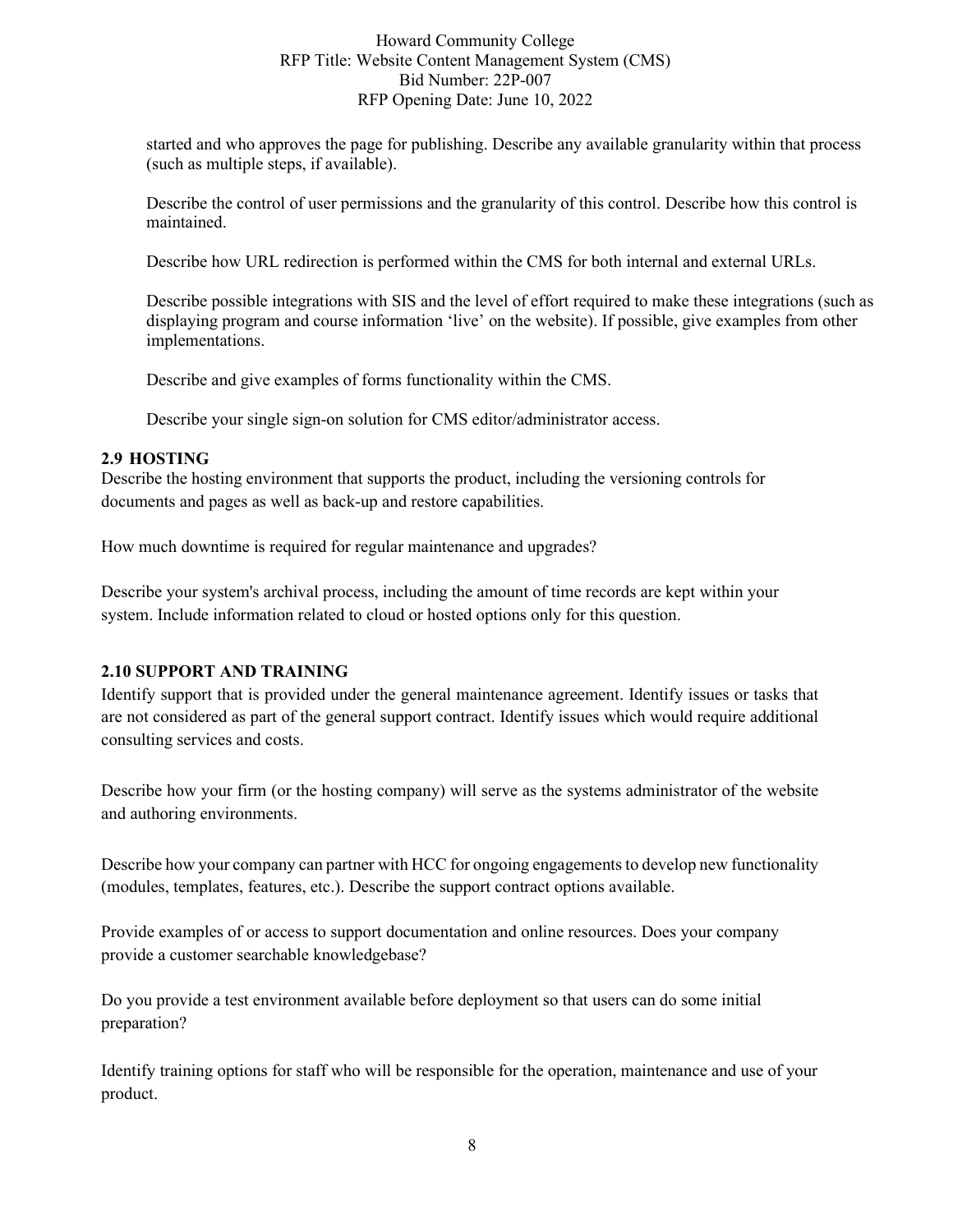Please describe ongoing application maintenance and support, including the hours support is available, average response, and average resolution time for high and low impact support requests. Discuss what is included in the annual maintenance fee.

Is support available evenings, weekends and on holidays?

What is your standard Service Level Agreement for support?

What training is included in the base price? Describe training options for administrators, faculty/trainers, and learners. What delivery methods are used and what materials are provided?

### **2.11 FINANCIAL STABILITY**

Provide independently audited, reviewed, or compiled financial statements for the three most recent complete fiscal years.

### **2.12 REFERENCES**

On the reference form included in this RFP package, provide a minimum of three references for which the CMS system has been fully implemented for a minimum of (1) year.

# **2.13 SAMPLE CONTRACT**

Provide a sample copy of any contract, service level agreement, or other agreement that the College would be required to enter into in order to procure the CMS system and any standard add-ons or extensions to the system.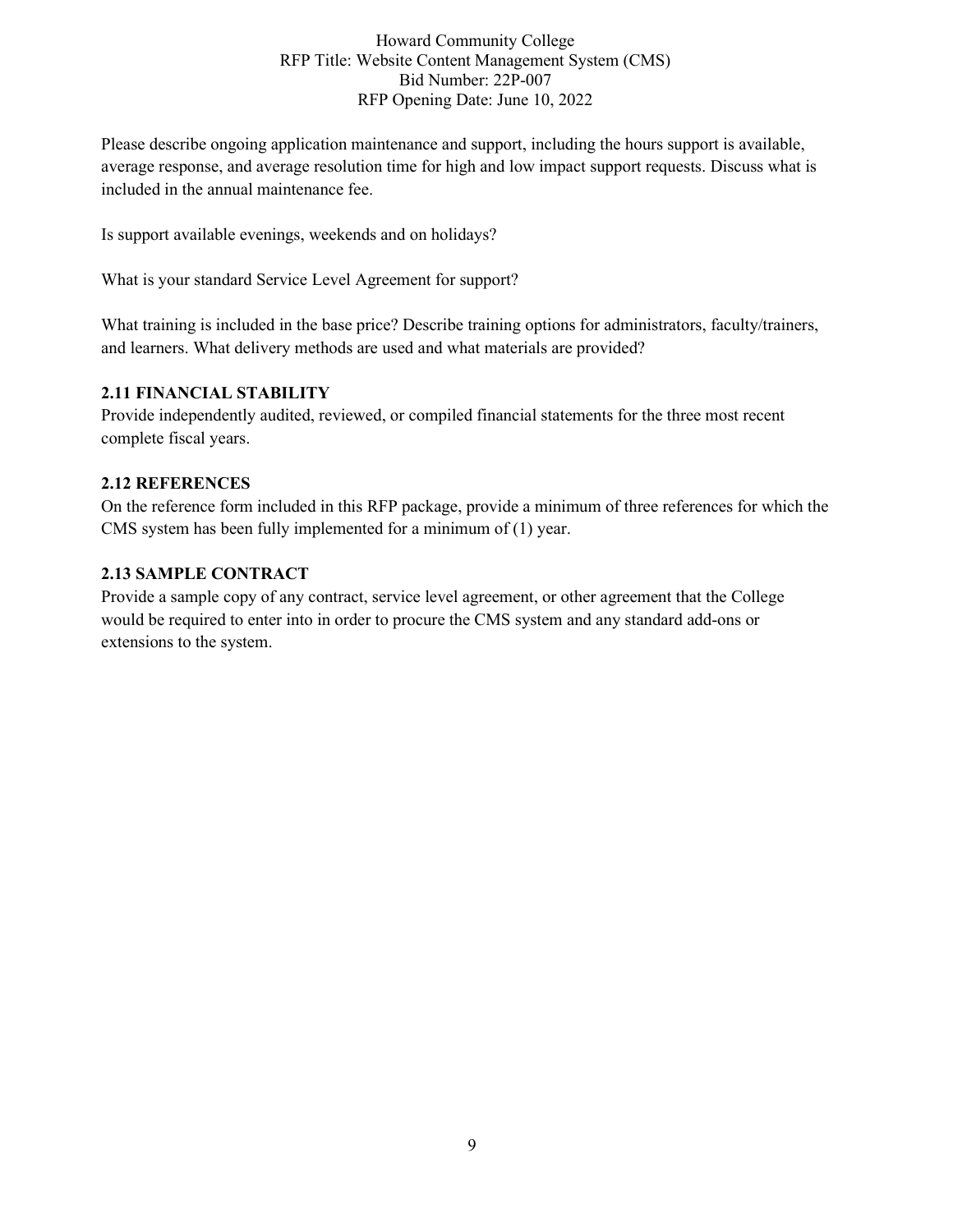# **GENERAL INFORMATION**

### **3.1 REQUEST FOR PROPOSAL DUE DATE**

All responses to this Request for Proposal are due via Equity Hub's Bid Locker by **2:00 pm** on **June 10, 2022**. No facsimile or email transmissions will be accepted. It is the responsibility of the Offeror to plan the upload of the proposal packages accordingly. No responses will be accepted after this date and time. In the event that the College is closed on the RFP opening due date as a result of an emergency or inclement weather, the RFP will be opened at the stated time on the next open business day, unless the Offeror is notified otherwise.

### **3.2 PRE-PROPOSAL CONFERENCE**

A pre-proposal conference will not be held for this solicitation. However, it is each Offeror's responsibility to become familiar with all information necessary to prepare a proposal. Failure to do so will not relieve the successful Offeror of the obligation to carry out the provisions of the contract.

### **3.3 CONTACT INFORMATION**

The sole point of contact for Howard Community College for purposes of this RFP is: Domonic Cusimano, Director of Procurement, via email at: [dcusimano@howardcc.edu.](mailto:dcusimano@howardcc.edu) Firms must carefully examine the RFP and related documents. Should any firm find discrepancies or omissions in this RFP or be in doubt as to the content or meaning of any aspect of this document, the firm should direct inquiries or requests for clarification of the documents, specifications or the process as a whole in writing to this contact person. All questions must be received no later than 10:00 am on May 31, 2022. Firms are advised that the College reserves the right to use its best judgment in choosing to respond or not respond to any questions received after the above cut-off date for questions.

Clarifications of the RFP, in form of addenda, shall be issued in writing by the College as it deems appropriate and necessary to do so through the Howard Community College procurement webpage. The College reserves the right to waive any and all proposal technicalities, formalities or informalities at any time prior to or after the date of receipt of Proposals as it deems appropriate and in the College's best interest. The submission of a proposal will indicate that the firm thoroughly understands the terms of the RFP.

Under no circumstances are firms, including third party firms or their staffs, to contact other College staff, faculty or any related constituency for purposes associated with the RFP, including but not limited to, obtaining or providing information unless specifically noted in the Scope of the Project. **Firms failing to comply with this requirement may be disqualified.**

The College may designate one or more of its employees as liaison to interested firms at its discretion. This designation may be made after the proposal submission deadline. Communication between the firm and the College would then be made through the designated liaison after that point, as determined by the College.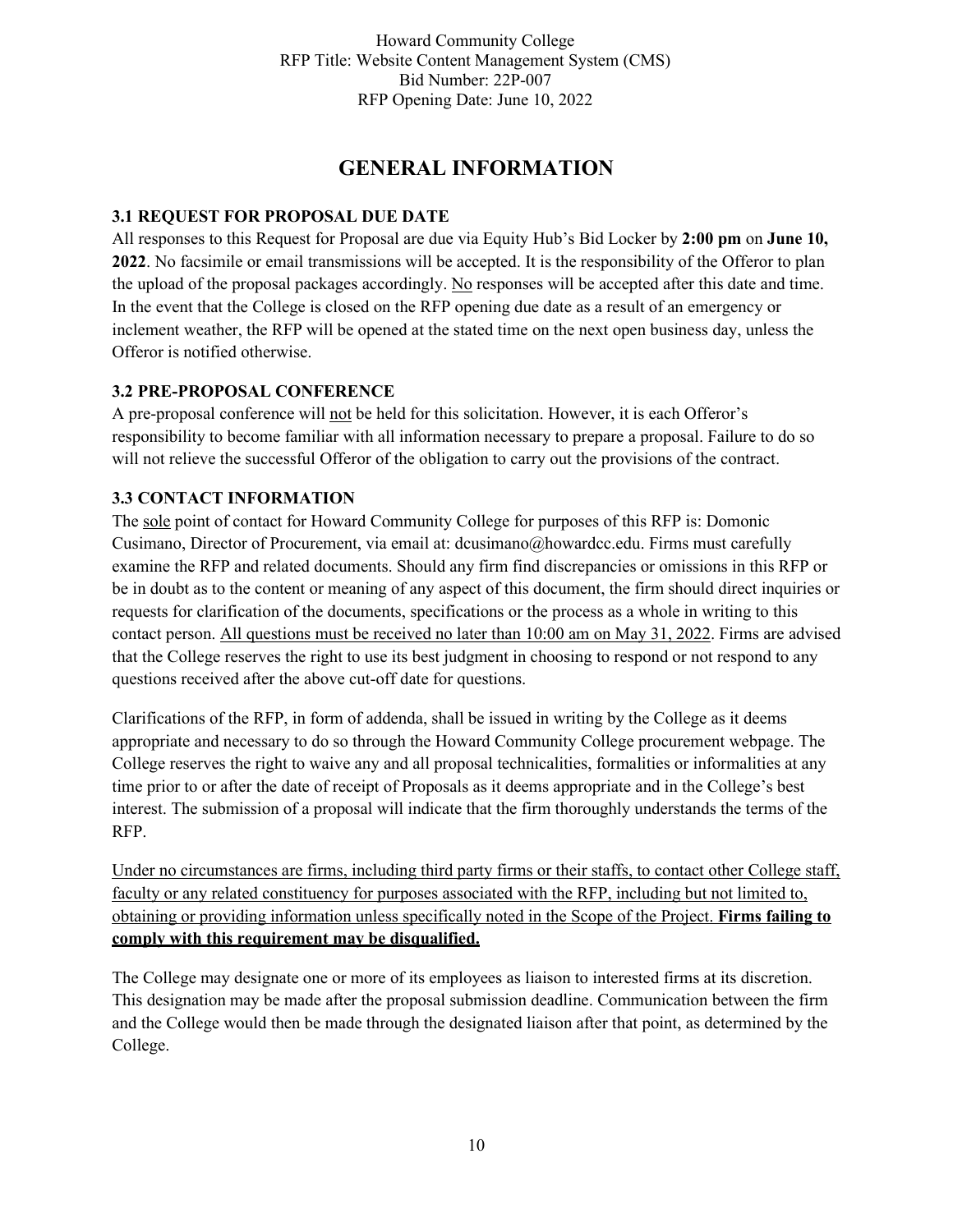### **3.4 SUBMISSION OF PROPOSALS**

Offerors must submit **one (1) digital copy of the proposal as one (1) complete PDF document**. Regarding the requirement for one (1) complete PDF document, it is intended that an Offeror bundle all response documentation into a single PDF file rather than submit multiple separate files that together make up the proposal response. Failure to provide the correct number of copies may result in rejection of the offer. Proposals must include all required information. All proposal packages submitted in response to this RFP must be signed and labeled as follows: <*Firm Name*> - Website Content Management System RFP 22P-007 – Technical Proposal.

Completed proposal documents must arrive electronically via Equity Hub's Bid Locker at [https://bidlocker.us/a/howardcc/BidLocker. P](https://bidlocker.us/a/howardcc/BidLocker)lease note that **proposing firms must register on the Bid Locker site prior to submittal of documents**, so please plan the upload of the proposal package accordingly.

Oral, mailed, faxed or emailed proposals are invalid and will not be given consideration. Proposals will not be accepted electronically through eMMA.

All costs incurred by responding firms associated with the preparation, submission, presentation or proposals and attendance at meetings, including but not limited to, costs related to transportation, meals, lodging, bonding and other related expenses, if applicable, will be the sole responsibility of the respondent and will not under any circumstances by reimbursed by the College.

#### **3.5 PUBLIC INFORMATION**

The College operates under the Maryland Public Information Act, which permits access to most records and documents. Proposals will generally be available for public inspection after the award announcement, except to the extent that a Contractor designates trade secrets or other proprietary information to be confidential. Material designated as confidential must be readily separable from the remainder of the proposal to facilitate public inspection of the non-confidential portion of the proposal. A Contractor's designation of material as confidential is not necessarily conclusive, and the Contractor may be required to provide justification why such material should not be disclosed. The ultimate determination about the confidential nature of information shall be made by the College.

# **3.6 EVALUATION OF PROPOSALS**

Proposals must meet the requirements as stated in this document. Proposals that fail to meet one or more of the criteria may be ineligible for award. The College may make any investigations deemed necessary to determine the ability of the firm to provide the work as specified herein.

The solicitation involves a cumulative scoring process through a number of different phases by an evaluation committee. The first phase involves the review of the technical proposal, the next phase is the evaluation of oral presentations and software demonstrations, and the final phase is the price proposal. All firms will be notified in writing if they do not meet the requirements for a particular phase. It is anticipated that oral presentations and software demonstrations will be scheduled for either the week of June  $20<sup>th</sup>$ , 2022, or the week of June  $27<sup>th</sup>$ , 2022. In the event that the presentation needs to be rescheduled due to weather or emergency, it is expected that each short-listed proposer shall be as flexible as possible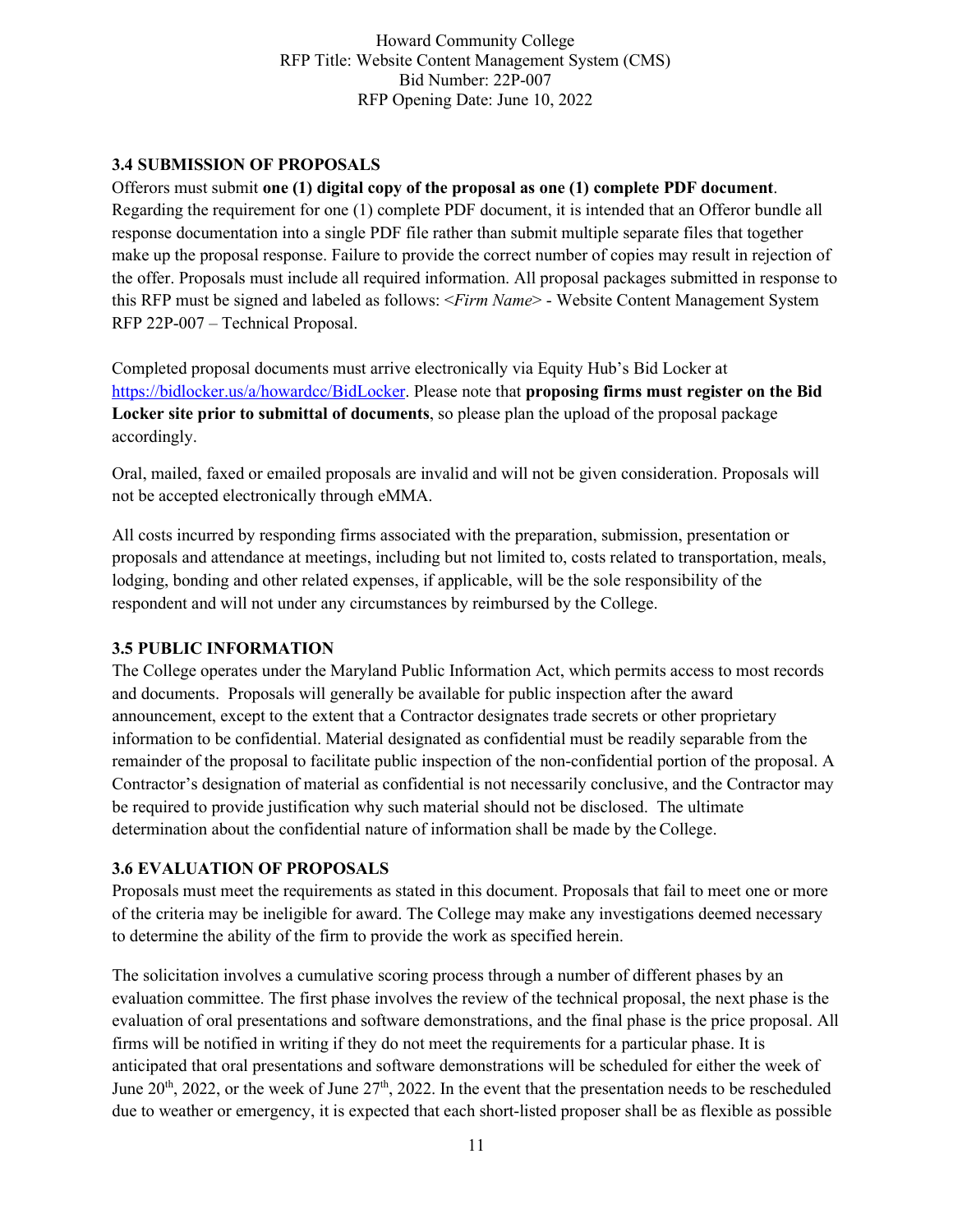to accommodate the College's limited time frame for rescheduling. Proposers are advised to keep calendars as movable as reasonably possible for the week following this date in case rescheduling is required. If a Proposer is unable to meet the College's rescheduling requirements, the College may proceed with the oral presentation phase without including the proposer. The procurement office will only schedule presentations with the short-listed firms. All key personnel on the Proposer's team shall be required to attend the presentation. At the time the oral presentations are scheduled, the College will confirm with each Proposer the specifics of these sessions.

In addition to the criteria listed elsewhere in this document, firms shall be evaluated on the following criteria:

- 1. Responsiveness to the scope of work and information requested;
- 2. Components of the system and ease of use;
- 3. Past performance of the firm including timely completion of projects, compliance with scope of work performed within budgetary limitations, and user satisfaction;
- 4. Specialized experience and technical competence in performing similar services in the pastfive (5) years, including qualifications of staff members who will be involved;
- 5. Oral Presentations, if required;
- 6. Composition of the principles and staff assigned to the performance of these services, particularly the proposed manager and immediate staff, and their qualifications and experience with relevant services such as that being proposed;
- 7. Adequacy of the personnel of the firm to accomplish the proposed scope of work in the required time;
- 8. Firm's capacity to perform the work giving consideration to current workloads;
- 9. Firm's familiarity with systems applicable to this type of service;
- 10. Proposed contract that will require minimal time and resources for the College to negotiate and execute;
- 11. References from previous clients, including size and scope of services, name and telephone number of contact person; and
- 12. Price proposal.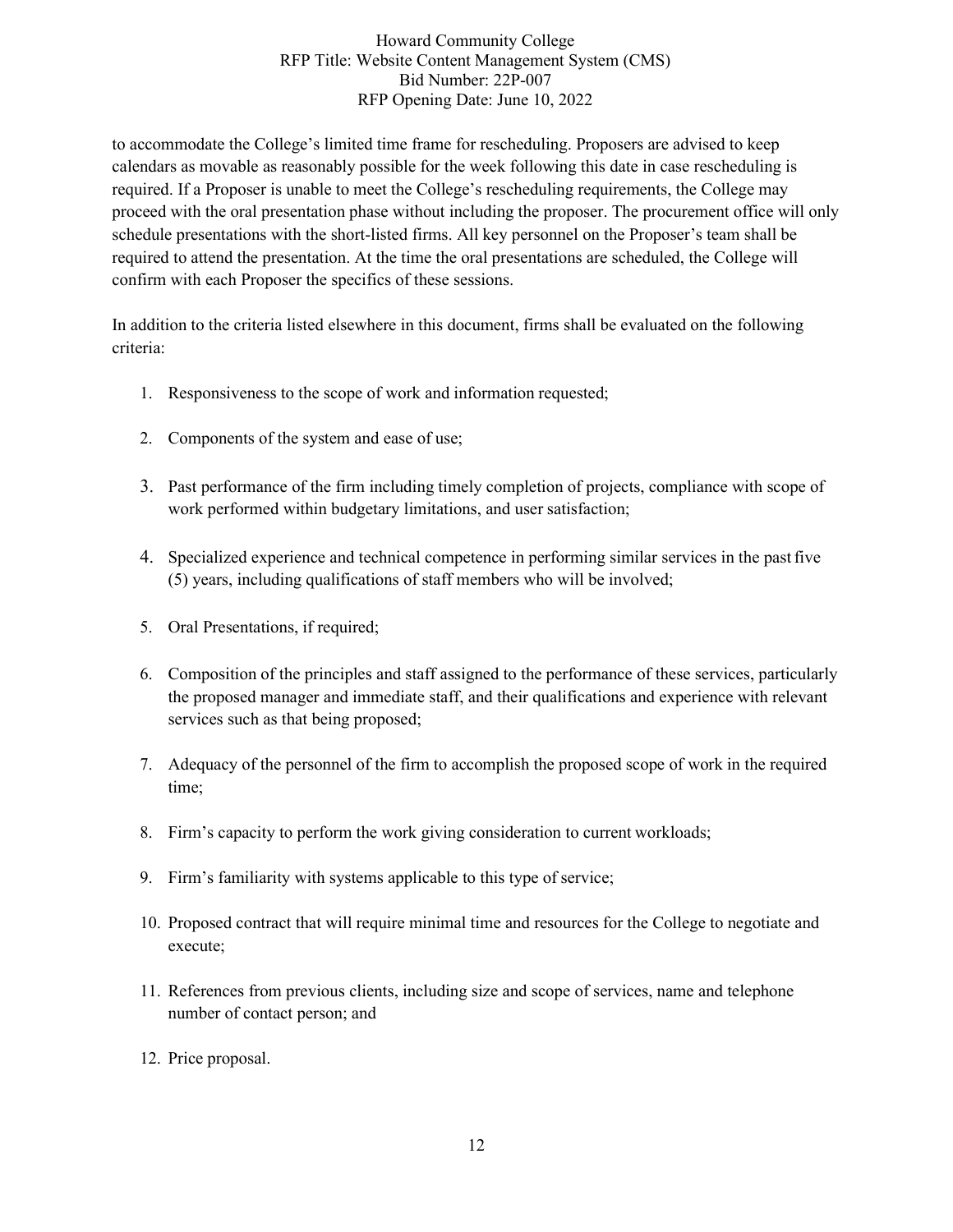Each phase of the process shall be weighted as follows:

Technical Proposal – 30% Oral Presentation – 45% Price Proposal – 25%

The College reserves the right to negotiate or modify any element of the request for proposal evaluation process to secure the best possible arrangement for achieving the stated purpose.

# **3.7 EVIDENCE OF RESPONSIBILITY**

Prior to the award of a contract pursuant to this RFP, the Procurement Officer may require Contractor to submit such additional information bearing upon Contractor's ability to perform the contract as the Procurement Officer deems appropriate. The Procurement Officer may also consider any information otherwise available concerning the financial, technical, and other qualifications or abilities of the Contractor. Quality of performance may also be determined through contracts or services provided to the College or to other entities. Quality of performance to other entities will be determined from reference checks when references are required. The determination of quality performance includes the Contractor's history of reasonable and cooperative behavior and commitment to customer satisfaction and the Contractor's businesslike concern for the interests of the customer. The College reserves the right to reject any proposal deemed not responsible or non-responsive.

# **3.8 AWARD**

The contract will be awarded to the firm complying with all of the provisions and stated criteria of this RFP, subject to the availability of funding and provided that it is the best interest of Howard Community College to award the contract. The Offeror's response, the specifications, terms and exhibits of this RFP, and any other applicable documentation relating to this proposal will be incorporated into the contract.

Award may be in whole or in part, whichever is in the best interest of the College. The Board of Trustees reserves the right to waive any informalities in the selection and award process relating to this proposal.

In the College's sole discretion, the College may defer award of the contract for a period of up to one hundred and twenty (120) calendar days after opening of bids. If no award or other disposition is made, the expiration of the one hundred and twenty (120) calendar days will constitute rejection of all offers without further action by the College.

# **3.9 PRICING**

The pricing offered on the Price Proposal must include all charges and costs (including shipping) incurred in the delivery of this procurement. No allowance will be made at a later date for additional charges due to the Offeror's omission. In addition, all Offerors must hold their proposed prices for 120 days after the price submittal date, but prior to contract award date. **Please note that only those firms that advance to**  the Price Proposal phase will be asked to submit a Price Proposal; they are not to be submitted with **the Technical Proposal.**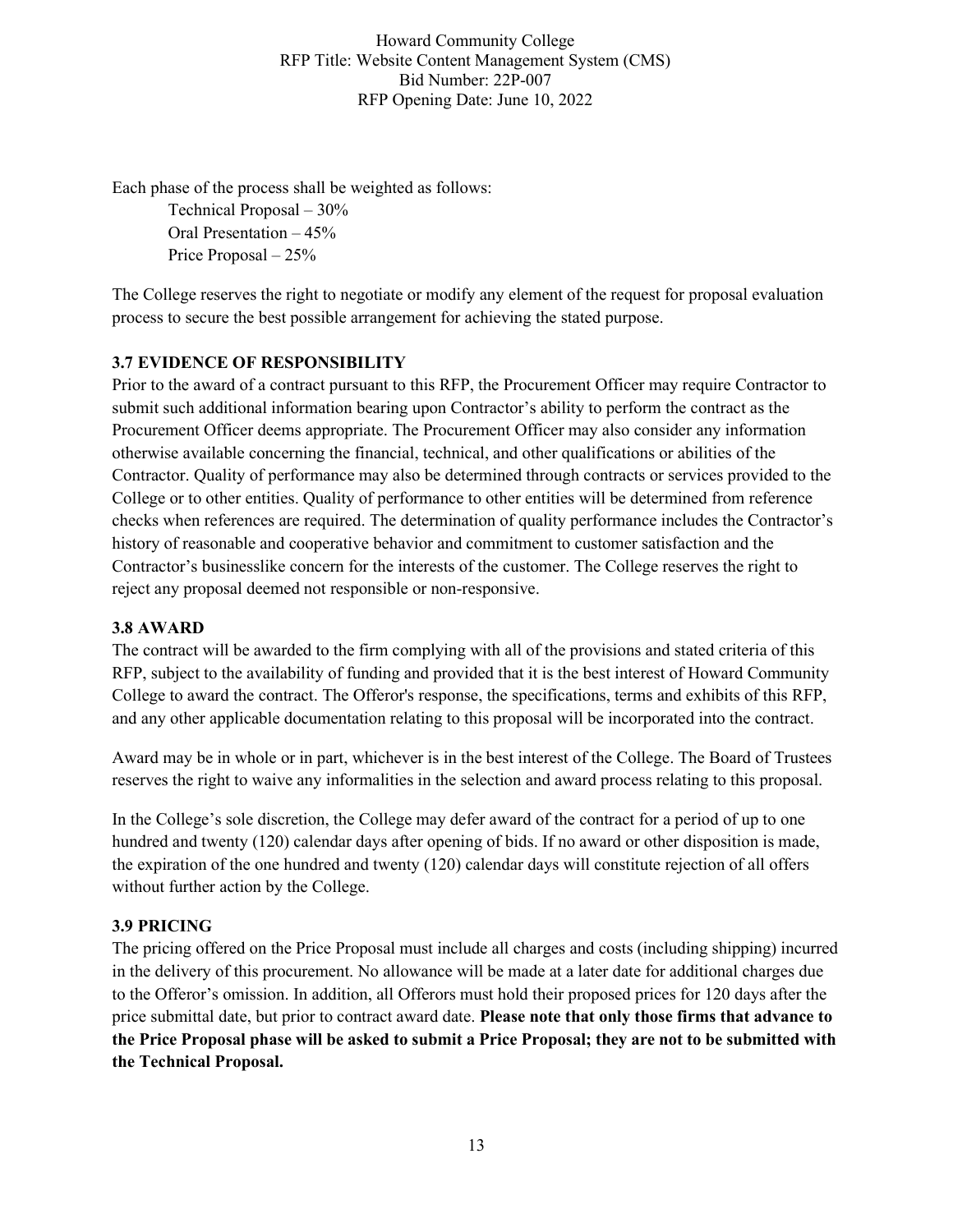### **3.10 REJECTION**

The College reserves the right to reject any or all offers received as a result of this solicitation and readvertise for other proposals. Offers may also be rejected for any of the following reasons:

- a. Failure to meet the mandatory specifications and requirements;
- b. Failure to respond in a timely fashion to a request for additional information or data;
- c. Failure to supply appropriate and favorable client references;
- d. Financial instability of firm submitting the proposal;
- e. Failure of the firm to successfully negotiate a contract, if applicable;
- f. Submitting an incomplete price proposal page;
- g. Submitting a proposal that is not signed; or
- h. Failure to demonstrate that the Offeror is qualified to carry out the obligations of the contract and to implement and support the work specified herein.

### **3.11 CONTRACT**

Offerors shall provide a draft sample contract with the proposal. By submitting a response to this Request for Proposals, Offerors acknowledge the acceptance of the College's terms and conditions and agrees to accept any requested modifications to the contract. If the College and the best evaluated proposer are unable to agree to final terms of a contract, the College reserves the right to terminate negotiations and proceed to the next best evaluated firm. The contract shall incorporate the terms of this RFP, as well as the response, into the contract. If there is any conflict between the terms and conditions of the contract and this RFP document, the terms and conditions of this RFP shall take precedence.

The initial term of contract will be for three (3) years. At the sole discretion of the College, the contract may be renewed for an additional two (2) one-year periods, in compliance with the contract, with the same terms and conditions of the original contract, and as long as funds are available for this purpose.

The College reserves the right to terminate the contract at any time upon sixty (60) calendar days written notice to the Contractor. As determined by the College, it will pay the Contractor's reasonable costs incurred prior to the termination. The College shall not reimburse for any anticipatory profits.

All applicable Federal laws, State laws, County, local, and municipal ordinances, by-laws, and the orders, rules and regulations of all authorities having jurisdiction over this Work shall apply to the Contract throughout, and they will be deemed to be included in the Contract the same as though written out in full.

# **3.12 CHANGES TO THE CONTRACT**

The College may make any alterations, deviations, additions or omissions from the Request for Proposals documents which it deems to be in the best interest of the College without affecting the obligations of the Contractor or making void the contract. Any alterations, deviations, additions or omissions shall be processed as a change order.

#### **3.13 INSURANCE REQUIREMENTS**

The Contractor shall maintain in force at all times during the term of the contract, such insurance that will indemnify and hold harmless the College from Worker's Compensation and Public Liability claims for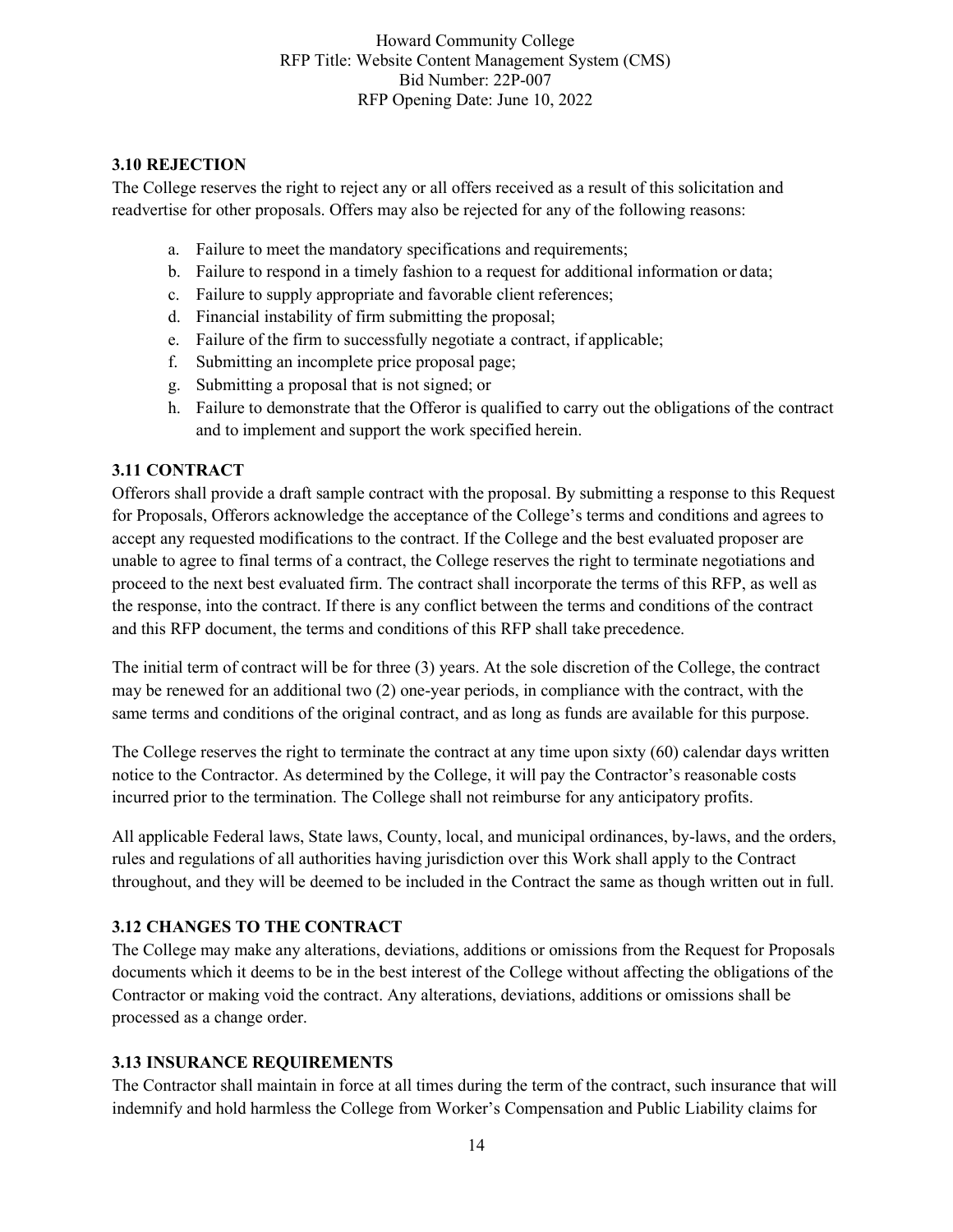property damage and personal injury, including death, which may arise from the Contractor's operations under the contract, or by anyone directly or indirectly employed by the Contractor. The Contractor's insurance will be with an insurance carried licensed to do business in the State of Maryland acceptable to the College, with the following minimum insurance coverage:

Comprehensive General Liability Insurance – Liability limits of One Million Dollars (\$1,000,000.00) each occurrence and Two Million Dollars (\$2,000,000) aggregate.

Comprehensive Business Automobile Liability Insurance – Liability limit of Five Hundred Thousand dollars (\$500,000) any one accident.

Worker's Compensation Insurance - Statutory coverage, including employer's liability coverage with a limit of at least One Hundred Thousand dollars (\$100,000,00).

Cyber Liability Insurance – Liability limit of One Million dollars (\$1,000,000) each occurrence that includes third party coverages, first party coverages, and data breach.

The cyber liability insurance shall cover all direct and indirect damages suffered by the College as a result of the Contractor's system failure or electronic hacking that results in confidentiality or security breaches of the Contractor's system.

At the time this contract is made, the Contractor shall provide the College with evidence of payment in full of the above insurance coverage throughout the entire term of this contract. Any request for extension of time for this contract shall also include evidence of payment in full of the above insurance coverage through the entire term of the extension of term for this contract.

The Contractor shall furnish the College with a certificate of insurance as evidence of the required coverage. Such insurance shall specifically identify the materials and equipment, and shall name the College and Howard County, Maryland as an additional insured.

In the event that the Contractor's insurance is terminated, the Contractor shall immediately obtain other coverage; any lack of insurance shall be grounds for immediate termination of the contract.

# **3.14 CONFIDENTIALITY OF DATA**

All financial, statistical, personal, technical and other data and information which are designated confidential by the College and not otherwise subject to disclosure, and made available to the Contractor in order to carry out this Contract, or which become available to the Contractor in carrying out this Contract, shall be protected by the Contractor using the same level of care in preventing unauthorized disclosure or use of the confidential information that the Contractor takes to protect its own information of a similar nature, but in no event, less than reasonable care. The Contractor shall not be required under the provision of this clause to keep confidential any data or information that is or becomes publicly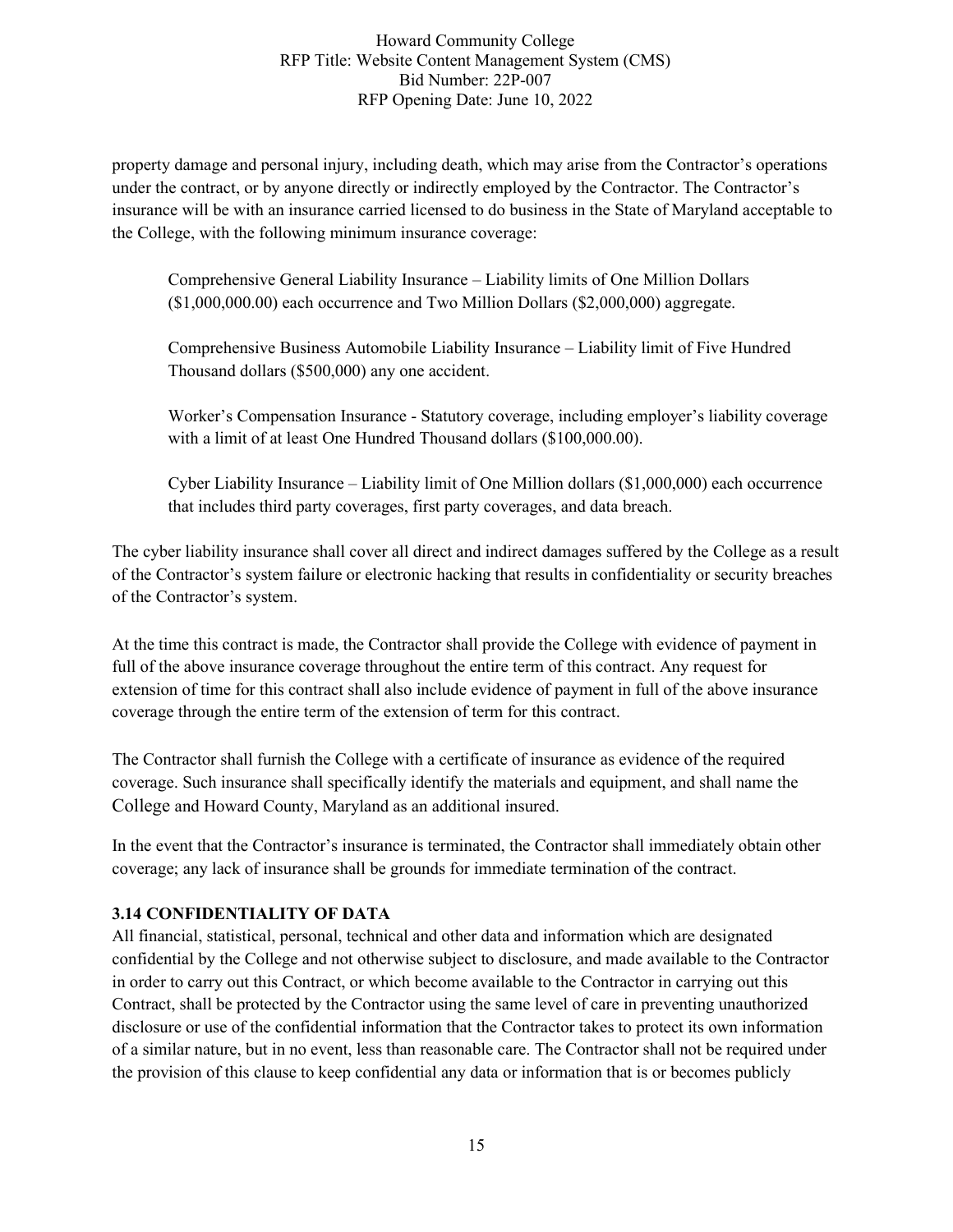available, is already rightfully in the Contractor's possession, is independently developed by the Contractor outside the scope of this Contract, or is rightfully obtained from third parties.

# **3.15 COOPERATIVE PURCHASE**

The College reserves the right to extend all of the terms, conditions, specifications, and unit or other prices of any contract resulting from this Request for Proposals to any and all public bodies, subdivisions, school districts, community colleges, colleges, and universities. This is conditioned upon mutual agreement of all parties pursuant to special requirements, which may be appended thereto. The College assumes no authority, liability or obligation, on behalf of any other public entity that may use any contract resulting from this RFP. All purchases and payment transactions will be made directly between the Contractor and the requesting entity. Any exceptions to this requirement must be specifically noted in the proposal response.

### **3.16 SUBCONTRACTORS**

Offerors must submit the names and addresses of all subcontractors to be retained for this project. The College reserves the right to reject.

# **3.17 MINORITY PARTICIPATION**

It is the policy of Howard Community College to strongly encourage minority business enterprises (MBE) to provide goods and services for the performance of College functions. Within the evaluation, Offerors can achieve higher consideration if they are a minority business enterprise or demonstrate an effort to achieve a minimum of 25% of the subcontractors or vendors anticipated to be retained by the Offeror for the College's project. Minority businesses include non-profit entities organized to promote the interests of handicapped persons, and firms that are 51% owned and controlled by a member of socially or economically disadvantaged minority groups, which include: African-Americans, Hispanics, American Indians, Alaska natives, Asians, Pacific Islanders, women, and the mentally or physically disabled.

# **3.18 PROCUREMENT REGULATIONS**

This Request for Proposals and any resulting contract shall be governed by §§16-311 through 16-314 of the Education Article of the Annotated Code of Maryland.

# **3.19 MISSION, VISION, AND VALUES**

Howard Community College believes that a key characteristic of performance excellence is a strong foundation and understanding of an organization's mission, vision and value statements. The College's statements are as follows:

Mission: providing pathways to success Vision: a place to discover greatness in yourself and others Values: innovation, nurturing, sustainability, partnerships, integrity, respect, excellence, service

The College expects all Contractors to support the College's mission, vision and values by fostering these concepts in their work on campus.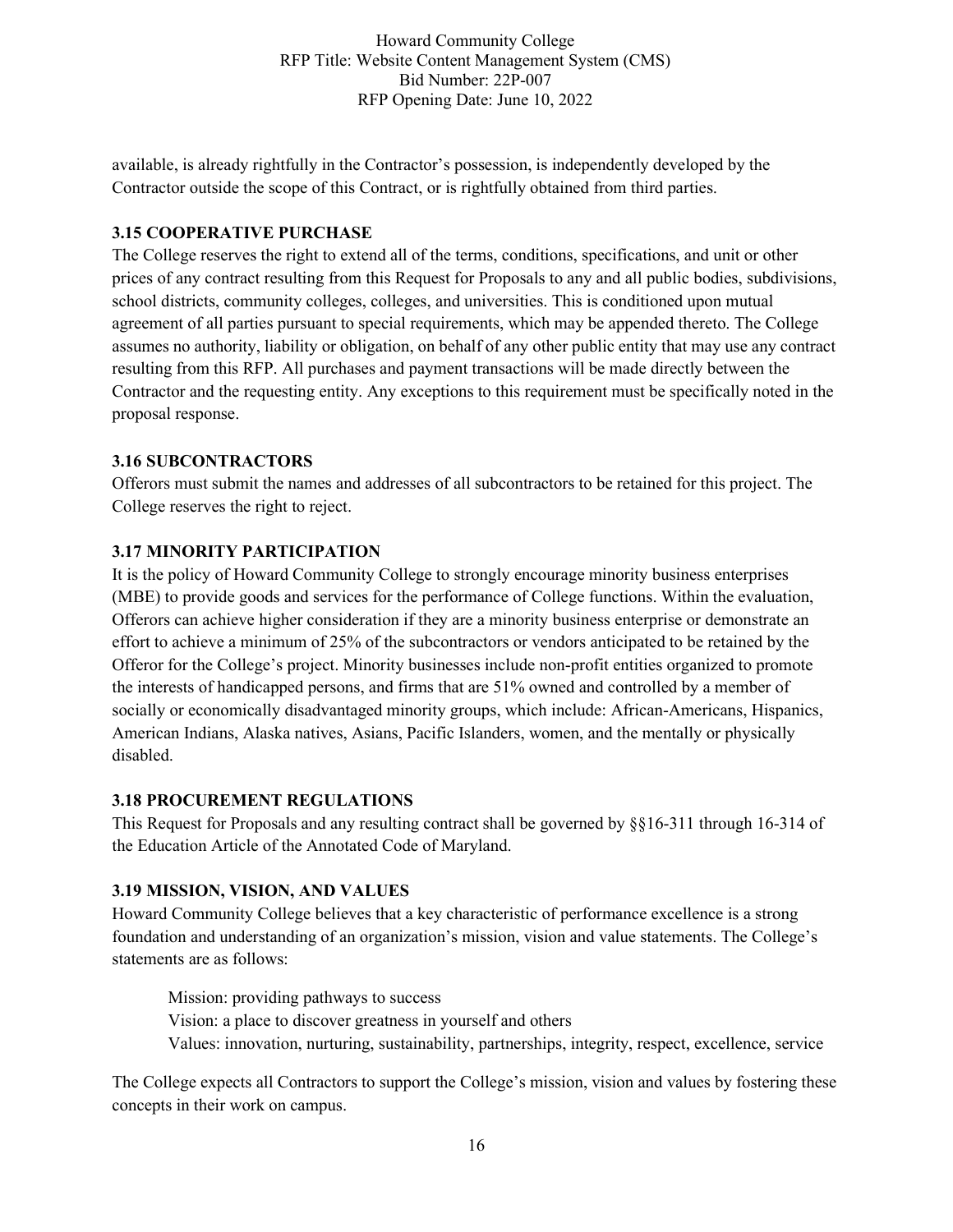### **3.20 SMOKE AND TOBACCO-FREE**

Howard Community College is a smoke and tobacco free environment. Use of tobacco products is prohibited in all college owned, lease, and controlled properties including parking lots and garages, and at all college-sponsored activities. Smoking is prohibited in vehicles. This use prohibition extends to Contractors, employees, agents, subcontractors and vendors.

### **3.21 EMPLOYMENT OF SEX OFFENDERS**

The State of Maryland requires certain sex offenders to register with the State and with the local law enforcement agency in the county in which they will reside, work, or attend school. Howard Community College is also subject to a number of Federal laws requiring disclosure of registered sex offenders enrolled or employed at institutions of higher education. Additionally, the College provides a number of programs throughout the main campus that involve minor children, including the Children's Learning Center and Kids on Campus. As a result, if a sex offender, as determined by the definitions contained in the Criminal Law Article of the Annotated Code of Maryland, is employed by the awarded bidder, the awarded bidder is prohibited from assigning that employee to perform any type of service on the main campus. Violation of this provision may result in Termination for Cause of the contract.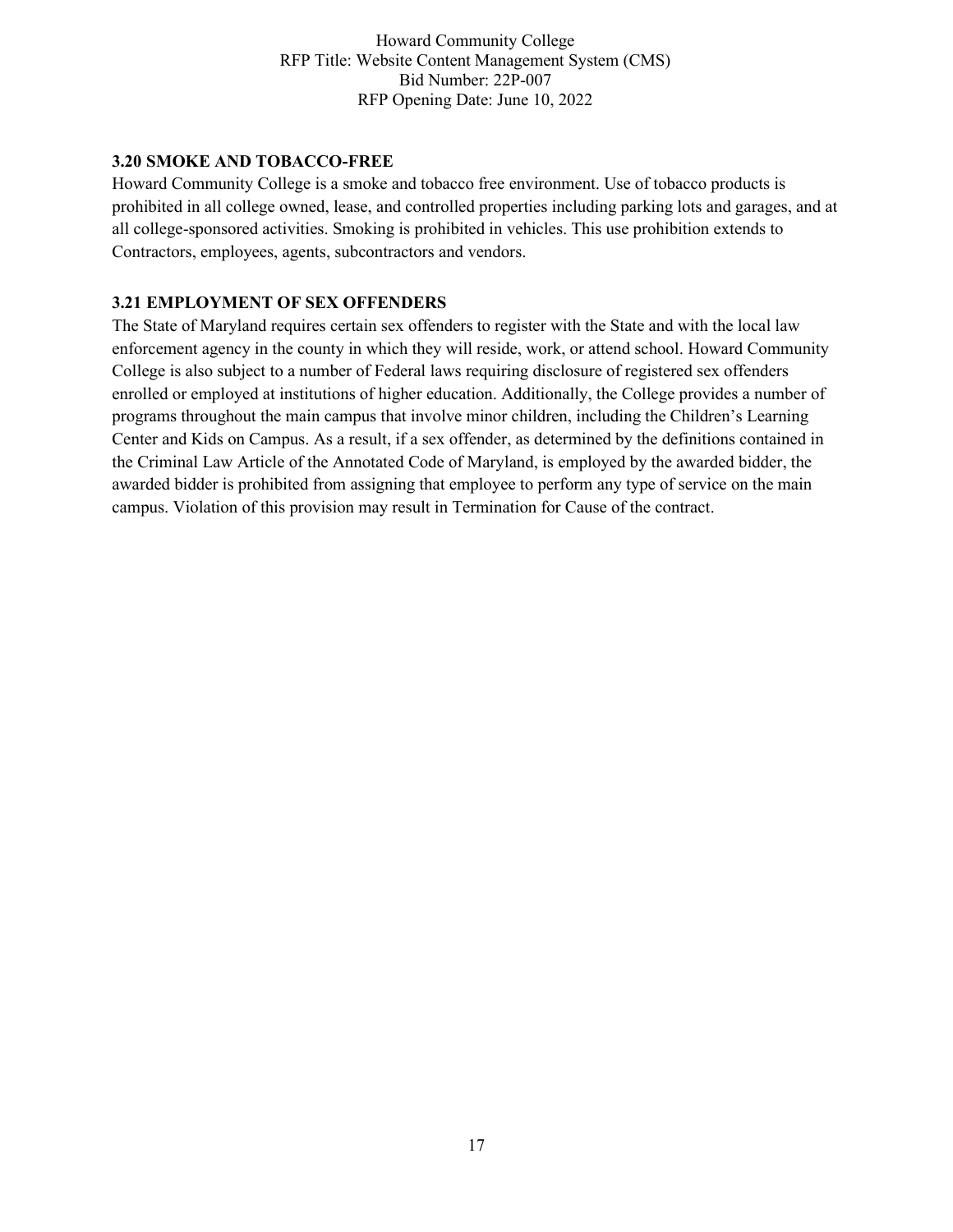# **REFERENCES**

The Offeror shall list at least three projects of similar scope. The referenced work shall have been completed within the last five years and the system shall be fully implemented and have been in place for at least 1 year. Provide a brief description of the scope of work. Use separate sheets if necessary and include with submission. Offerors must make sure references and contact persons are current. If the College is unable to contact a reference as a result of outdated information, the College reserves the right to regard that reference as an unfavorable reference.

#### Reference 1

| Institution name |  |
|------------------|--|
| Street address   |  |
| City, State, Zip |  |
| Contact person   |  |
| Title            |  |
| Telephone #      |  |
| Email address    |  |
| Service dates    |  |

#### Reference 2

| Institution name |  |
|------------------|--|
| Street address   |  |
| City, State, Zip |  |
| Contact person   |  |
| Title            |  |
| Telephone #      |  |
| Email address    |  |
| Service dates    |  |

#### Reference 3

| Institution name |  |
|------------------|--|
| Street address   |  |
| City, State, Zip |  |
| Contact person   |  |
| Title            |  |
| Telephone #      |  |
| Email address    |  |
| Service dates    |  |

Please note: References listed must be able to confirm the Offeror's ability to provide the services requested in this RFP document.

References submitted by:

Company name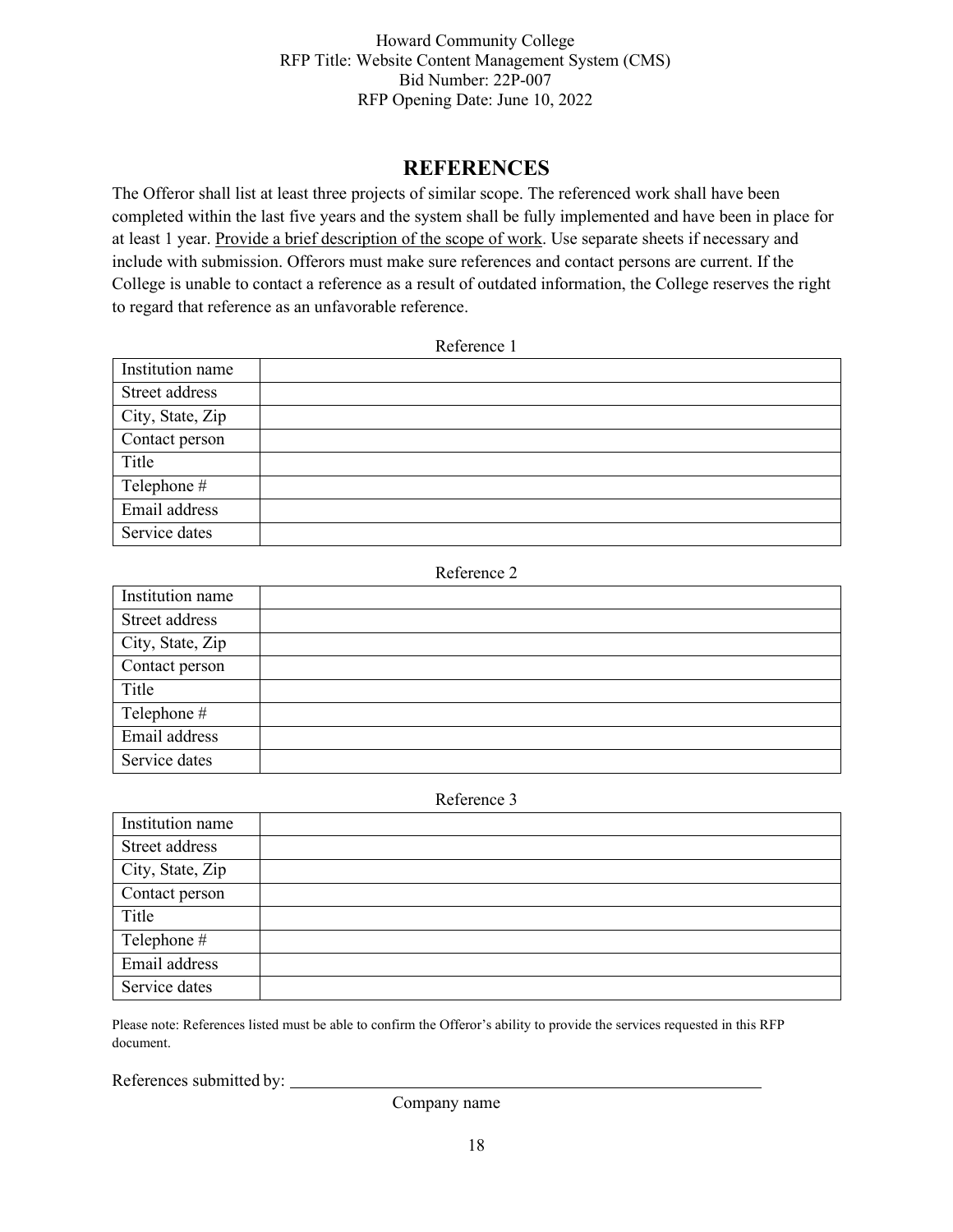# **AFFIDAVIT OF ACCURACY FORM**

The undersigned swears or affirms under the penalty of perjury and upon personal knowledge that the contacts of this Technical Proposal are true and correct.

| Name of Company  | Representative/Title<br>(Signature)  |  |
|------------------|--------------------------------------|--|
| Address          | Representative/Title<br>(Print/Type) |  |
| Telephone number | Date                                 |  |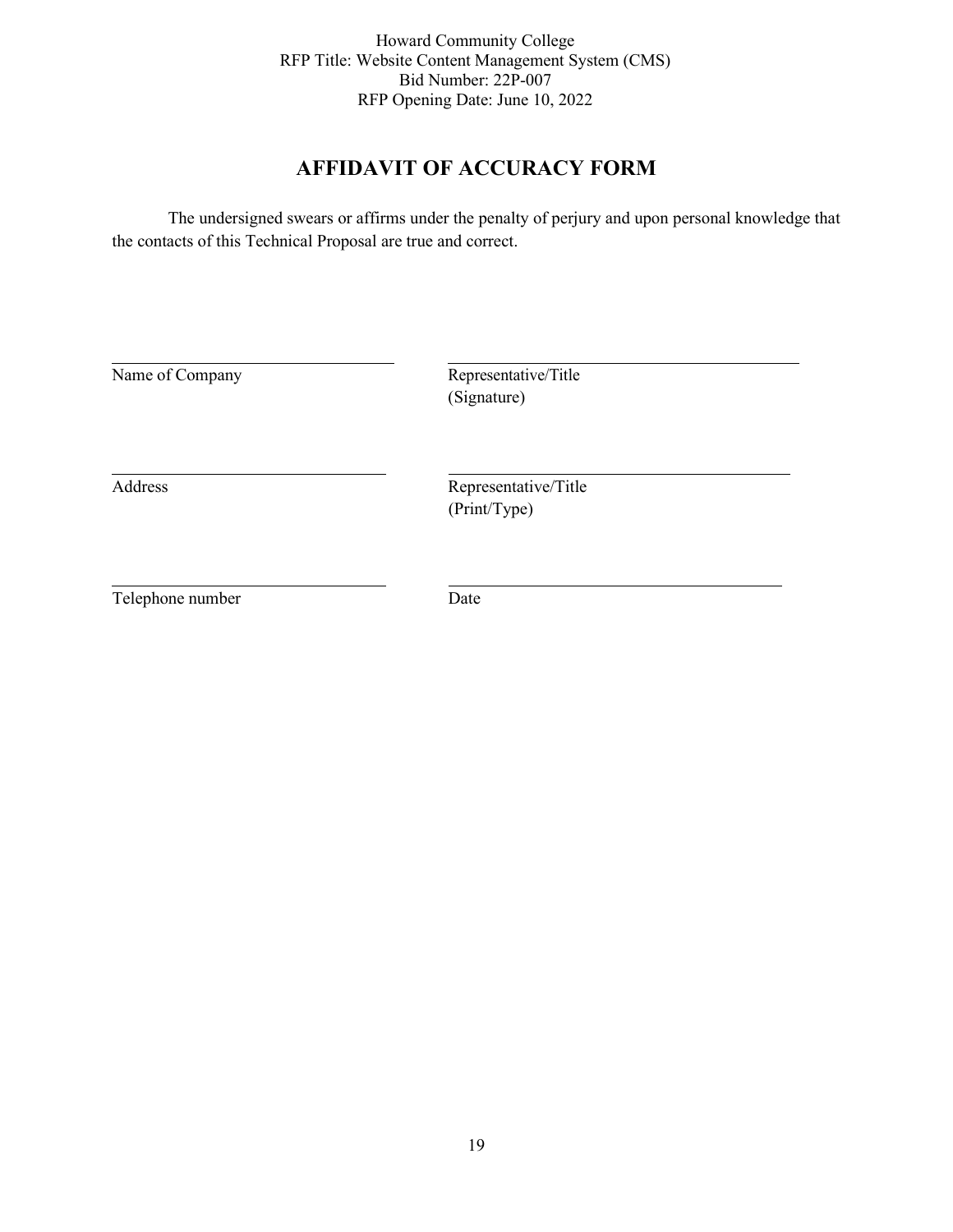# **CONTRACTOR INFORMATION FORM**

The undersigned agrees to furnish and deliver the above goods and services in accordance with the specifications issued, and subject to all terms, conditions, and requirements in the solicitation, and in the various bid documents.

(Printed name of Company)

Provide the name and title of the person with legal authority to sign on behalf of the Contractor. If the title of the individual is not "President" or "Vice President", provide verification of the signature authority with your submittal.

Name of Company Signatory (Printed): Title of Company Signatory (Printed):

Please list any exceptions taken to any terms and conditions listed in the bid. Please note any exceptions taken that may affect the award of a contract or purchase order:

Please provide the following information:

|                                                                                   | Years in Business:<br>State, Zip    |
|-----------------------------------------------------------------------------------|-------------------------------------|
| Office phone number:                                                              | $Title: \n$                         |
| Minority Contractor: (yes) (no)<br>If yes, please specify minority classification |                                     |
| Company name                                                                      | Name                                |
| Title                                                                             | Authorized signature and date<br>20 |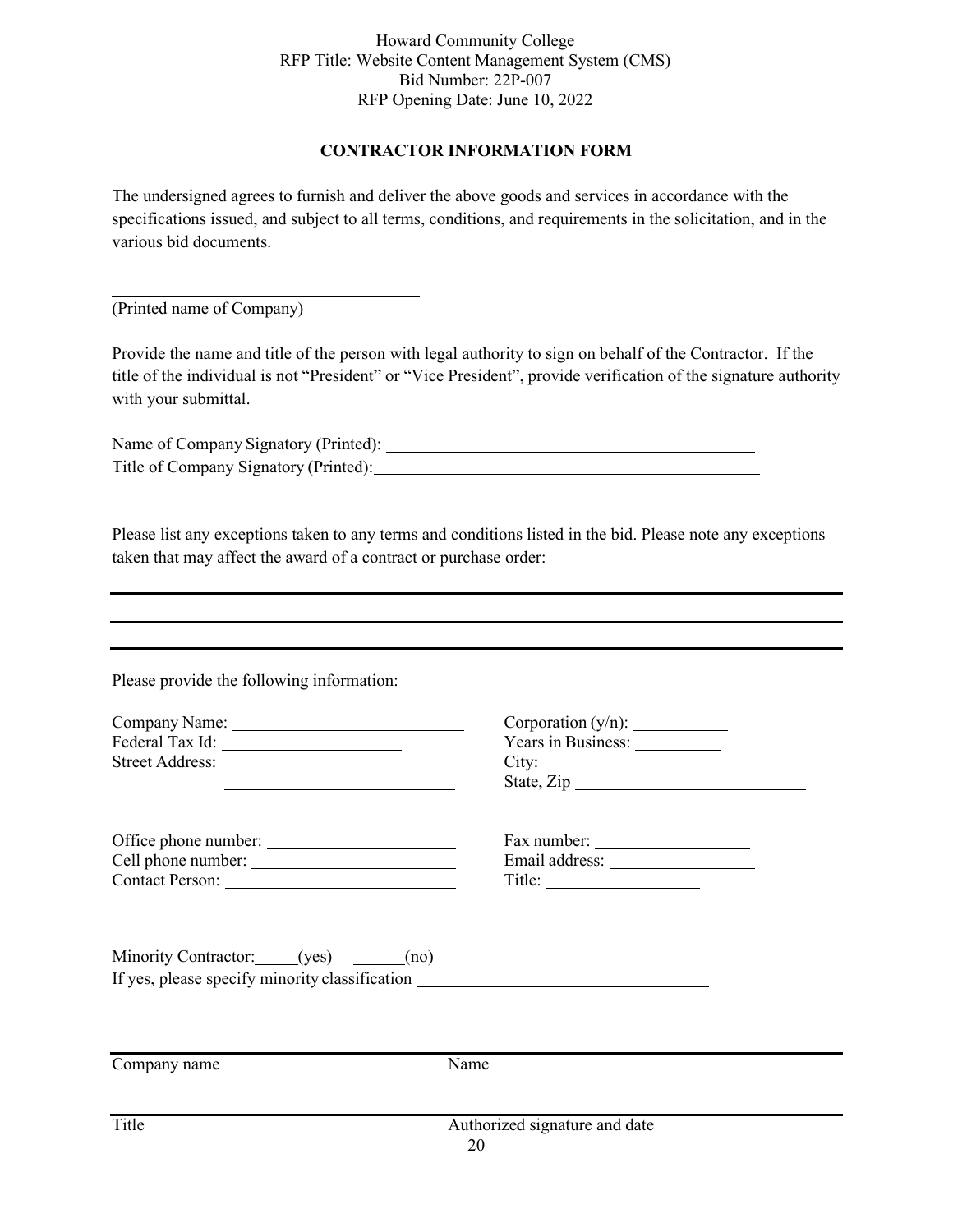# **ACKNOWLEDGEMENT OF ADDENDA**

| acknowledge receipt of the following |
|--------------------------------------|
|                                      |
|                                      |
|                                      |
|                                      |
|                                      |
|                                      |

PLEASE SIGN BELOW TO ACKNOWLEDGE RECEIPT OF ADDENDUM AND RETURN WITH TECHNICAL PROPOSAL.

Company name Name

Date Authorized signature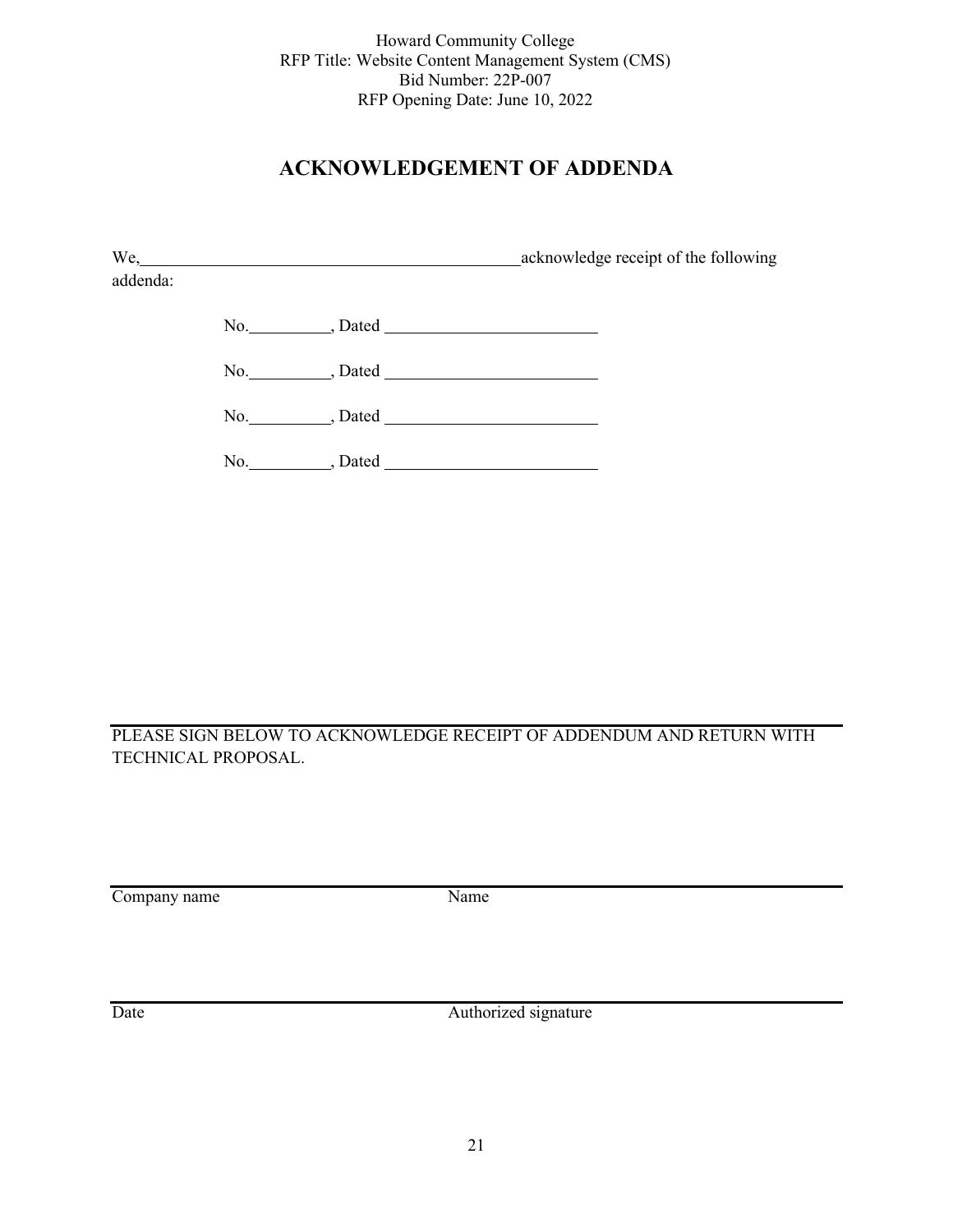# **CONFLICT OF INTEREST STATEMENT**

The undersigned hereby affirms and attests that to the best of my knowledge, no trustee, employee, spouse, parent, child, brother or sister of the trustee or employee, own assets in this business, and of this date are also employed by Howard Community College.

| Company:              |  |
|-----------------------|--|
| Authorized signature: |  |
| Printed name:         |  |
| Title:                |  |
| Date:                 |  |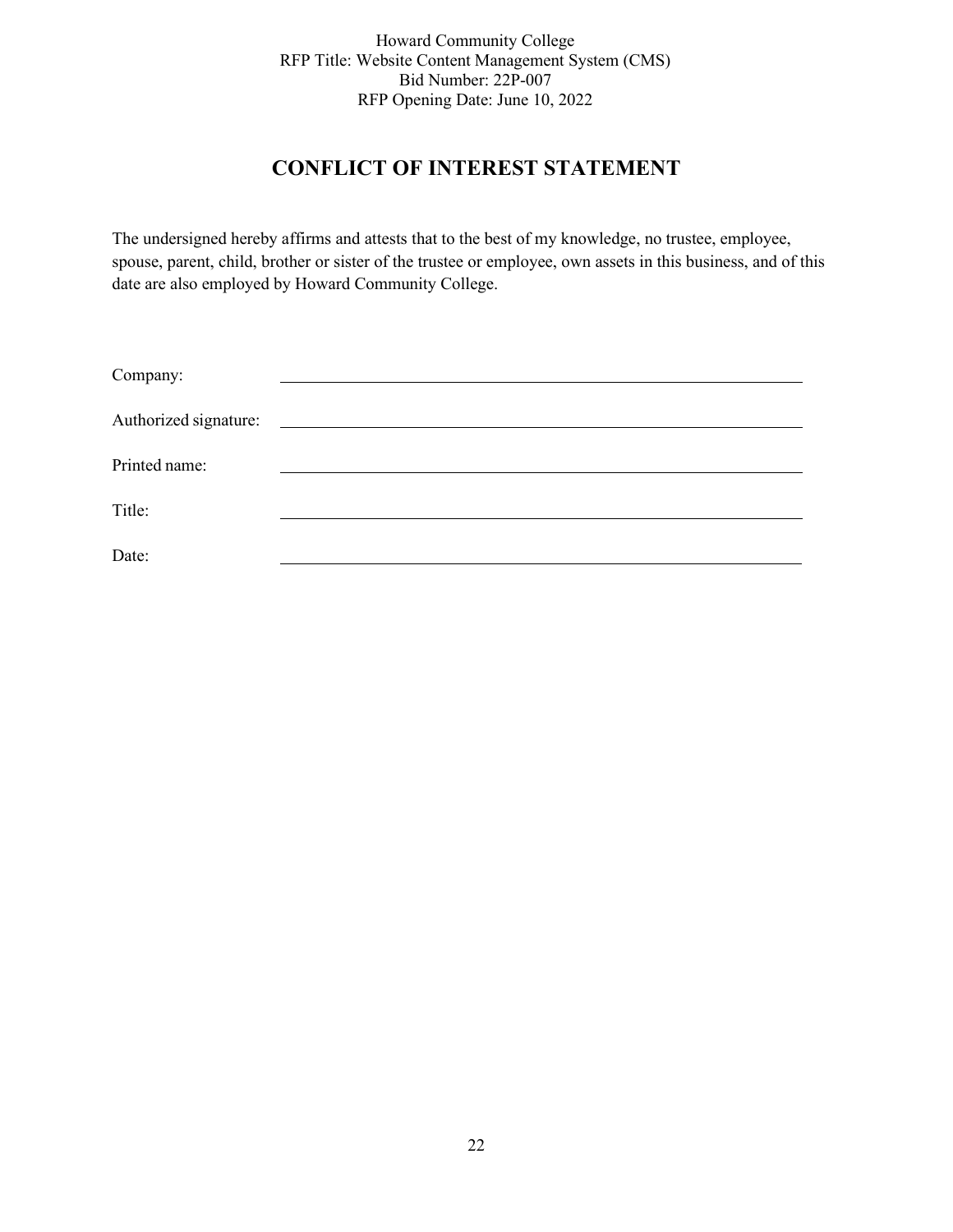# **ETHICS STATEMENT**

In compliance with the Public Ethics Law contained in the Annotated Code of Maryland, Title 5 of the General Provisions Article, I hereby affirm that no employee of or representative for our company assisted the College in the drafting of specifications, requirements, statements of work, invitation for bids or request for proposals for this procurement, nor did any individual or company who assisted in such drafting assist or represent this company, directly or indirectly, in submitting a bid or proposal for this procurement.

| Firm:                 |  |
|-----------------------|--|
| Authorized signature: |  |
| Printed name:         |  |
| Title:                |  |
| Date:                 |  |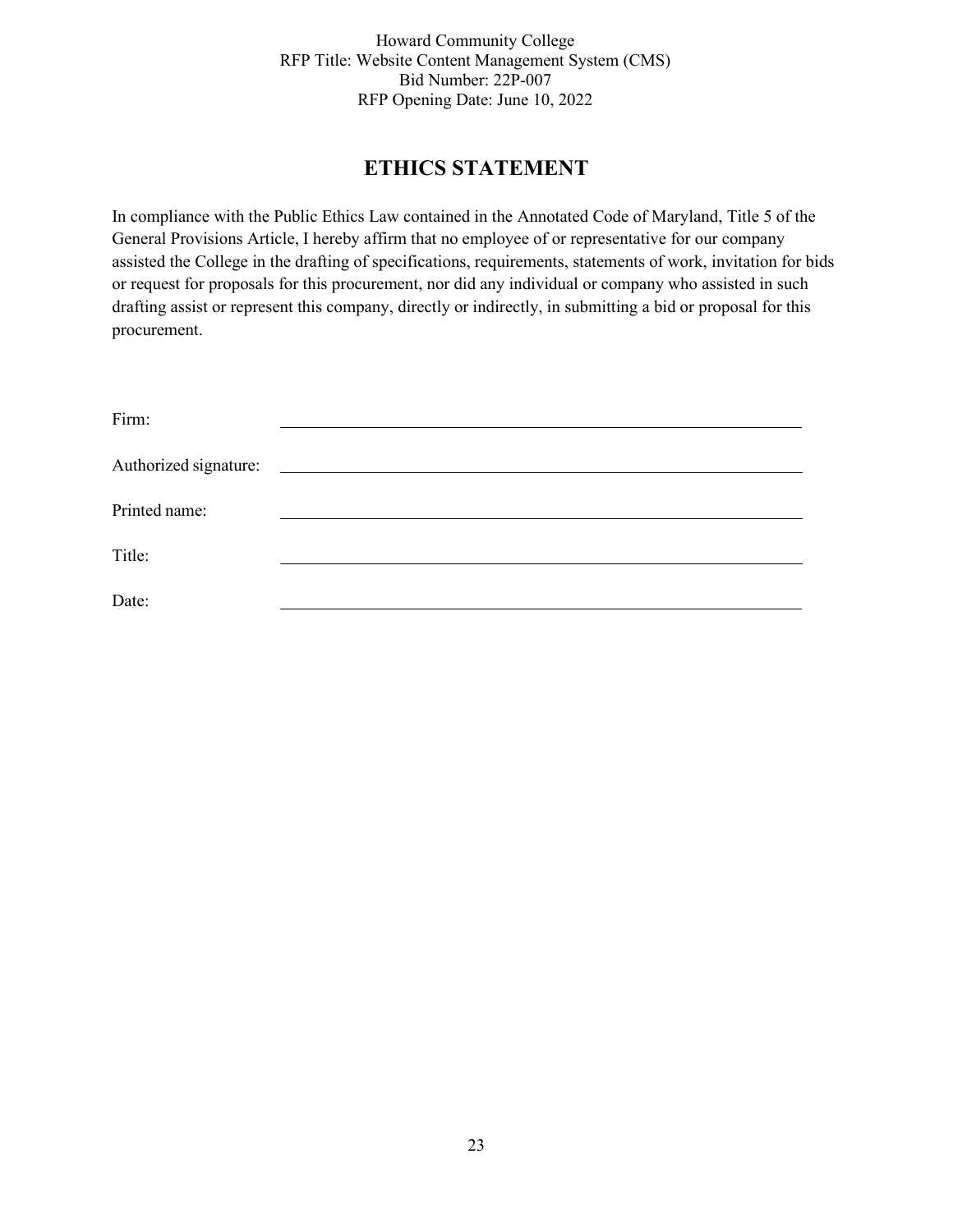#### **BID/PROPOSAL AFFIDAVIT**

#### A. AUTHORIZED REPRESENTATIVE

# I HEREBY AFFIRM THAT:<br>I am the (title)

I am the (title) and the duly authorized representative of (business) and that I possess the legal authority to make this Affidavit on behalf of myself and the business for which I am acting.

#### B. CERTIFICATION REGARDING COMMERCIAL NONDISCRIMINATION

The undersigned bidder hereby certifies and agrees that the following information is correct: In preparing its bid on this project, the bidder has considered all proposals submitted from qualified, potential subcontractors and suppliers, and has not engaged in "discrimination" as defined in §19-103 of the State Finance and Procurement Article of the Annotated Code of Maryland. "Discrimination" means any disadvantage, difference, distinction, or preference in the solicitation, selection, hiring, or commercial treatment of a vendor, subcontractor, or commercial customer on the basis of race, color, religion, ancestry, or national origin, sex, age, marital status, sexual orientation, or on the basis of disability or any otherwise unlawful use of characteristics regarding the vendor's, supplier's, or commercial customer's employees or owners. "Discrimination" also includes retaliating against any person or other entity for reporting any incident of "discrimination". Without limiting any other provision of the solicitation on this project, it is understood that, if the certification is false, such false certification constitutes grounds for the State to reject the bid submitted by the bidder on this project, and terminate any contract awarded based on the bid. As part of its bid or proposal, the bidder herewith submits a list of all instances within the past 4 years where there has been a final adjudicated determination in a legal or administrative proceeding in the State of Maryland that the bidder discriminated against subcontractors, vendors, suppliers, or commercial customers, and a description of the status or resolution of that determination, including any remedial action taken. Bidder agrees to comply in all respects with the State's Commercial Nondiscrimination Policy as described under Title 19 of the State Finance and Procurement Article of the Annotated Code of Maryland.

#### C. AFFIRMATION REGARDING BRIBERY CONVICTIONS

#### I FURTHER AFFIRM THAT:

Neither I, nor to the best of my knowledge, information, and belief, the above business (as is defined in Section 16-101(b) of the State Finance and Procurement Article of the Annotated Code of Maryland), or any of its officers, directors, partners, controlling stockholders, or any of its employees directly involved in the business's contracting activities including obtaining or performing contracts with public bodies has been convicted of, or has had probation before judgment imposed pursuant to Criminal Procedure Article, §6-220, Annotated Code of Maryland, or has pleaded nolo contendere to a charge of, bribery, attempted bribery, or conspiracy to bribe in violation of Maryland law, or of the law of any other state or federal law, except as follows (indicate the reasons why the affirmation cannot be given and list any conviction, plea, or imposition of probation before judgment with the date, court, official or administrative body, the sentence or disposition, the name(s) of person(s) involved, and their current positions and responsibilities with the business):

.

D. AFFIRMATION REGARDING OTHER CONVICTIONS

#### I FURTHER AFFIRM THAT:

Neither I, nor to the best of my knowledge, information, and belief, the above business, or any of its officers, directors, partners, controlling stockholders, or any of its employees directly involved in the business's contracting activities including obtaining or performing contracts with public bodies, has:

(1) Been convicted under state or federal statute of:

(a) A criminal offense incident to obtaining, attempting to obtain, or performing a public or private contract; or

(b) Fraud, embezzlement, theft, forgery, falsification or destruction of records or receiving stolen property;

(2) Been convicted of any criminal violation of a state or federal antitrust statute;

(3) Been convicted under the provisions of Title 18 of the United States Code for violation of the Racketeer Influenced and Corrupt Organization Act, 18 U.S.C. §1961 et seq., or the Mail Fraud Act, 18 U.S.C. §1341 et seq., for acts in connection with the submission of bids or proposals for a public or private contract;

(4) Been convicted of a violation of the State Minority Business Enterprise Law, §14-308 of the State Finance and Procurement Article of the Annotated Code of Maryland;

(5) Been convicted of a violation of §11-205.1 of the State Finance and Procurement Article of the Annotated Code ofMaryland;

(6) Been convicted of conspiracy to commit any act or omission that would constitute grounds for conviction or liability under any law or statute described in subsections (1)—(5) above;

(7) Been found civilly liable under a state or federal antitrust statute for acts or omissions in connection with the submission of bids or proposals for a public or private contract;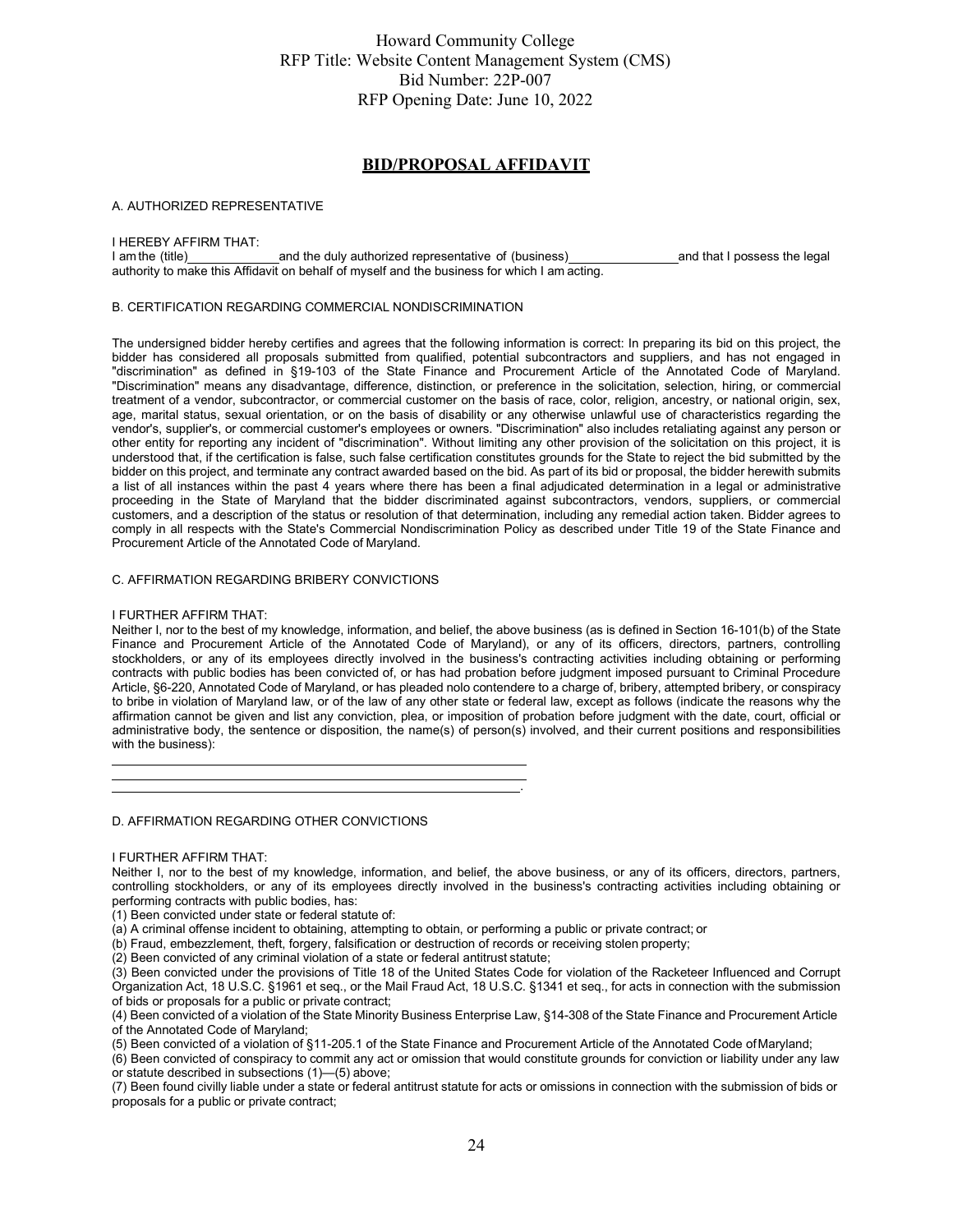(8) Been found in a final adjudicated decision to have violated the Commercial Nondiscrimination Policy under Title 19 of the State Finance and Procurement Article of the Annotated Code of Maryland with regard to a public or private contract; or

(9) Admitted in writing or under oath, during the course of an official investigation or other proceedings, acts or omissions that would constitute grounds for conviction or liability under any law or statute described in §§B and C and subsections D(1)—(8) above, except as follows (indicate reasons why the affirmations cannot be given, and list any conviction, plea, or imposition of probation before judgment with the date, court, official or administrative body, the sentence or disposition, the name(s) of the person(s) involved and their current positions and responsibilities with the business, and the status of any debarment):

.

.

.

#### E. AFFIRMATION REGARDING DEBARMENT

#### I FURTHER AFFIRM THAT:

Neither I, nor to the best of my knowledge, information, and belief, the above business, or any of its officers, directors, partners, controlling stockholders, or any of its employees directly involved in the business's contracting activities, including obtaining or performing contracts with public bodies, has ever been suspended or debarred (including being issued a limited denial of participation) by any public entity, except as follows (list each debarment or suspension providing the dates of the suspension or debarment, the name of the public entity and the status of the proceedings, the name(s) of the person(s) involved and their current positions and responsibilities with the business, the grounds of the debarment or suspension, and the details of each person's involvement in any activity that formed the grounds of the debarment or suspension).

#### F. AFFIRMATION REGARDING DEBARMENT OF RELATED ENTITIES

#### I FURTHER AFFIRM THAT:

(1) The business was not established and it does not operate in a manner designed to evade the application of or defeat the purpose of debarment pursuant to Sections 16-101, et seq., of the State Finance and Procurement Article of the Annotated Code of Maryland; and

(2) The business is not a successor, assignee, subsidiary, or affiliate of a suspended or debarred business, except as follows (you must indicate the reasons why the affirmations cannot be given without qualification):

#### G. SUB-CONTRACT AFFIRMATION

#### I FURTHER AFFIRM THAT:

Neither I, nor to the best of my knowledge, information, and belief, the above business, has knowingly entered into a contract with a public body under which a person debarred or suspended under Title 16 of the State Finance and Procurement Article of the Annotated Code of Maryland will provide, directly or indirectly, supplies, services, architectural services, construction related services, leases of real property, or construction.

#### H. AFFIRMATION REGARDING COLLUSION

#### I FURTHER AFFIRM THAT:

Neither I, nor to the best of my knowledge, information, and belief, the above business has:

(1) Agreed, conspired, connived, or colluded to produce a deceptive show of competition in the compilation of the accompanying bid or offer that is being submitted;

(2) In any manner, directly or indirectly, entered into any agreement of any kind to fix the bid price or price proposal of the bidder or offeror or of any competitor, or otherwise taken any action in restraint of free competitive bidding in connection with the contract for which the accompanying bid or offer is submitted.

#### I. FINANCIAL DISCLOSURE AFFIRMATION

#### I FURTHER AFFIRM THAT:

I am aware of, and the above business will comply with, the provisions of Section 13-221 of the State Finance and Procurement Article of the Annotated Code of Maryland, which require that every business that enters into contracts, leases, or other agreements with the State of Maryland or its agencies during a calendar year under which the business is to receive in the aggregate \$100,000 or more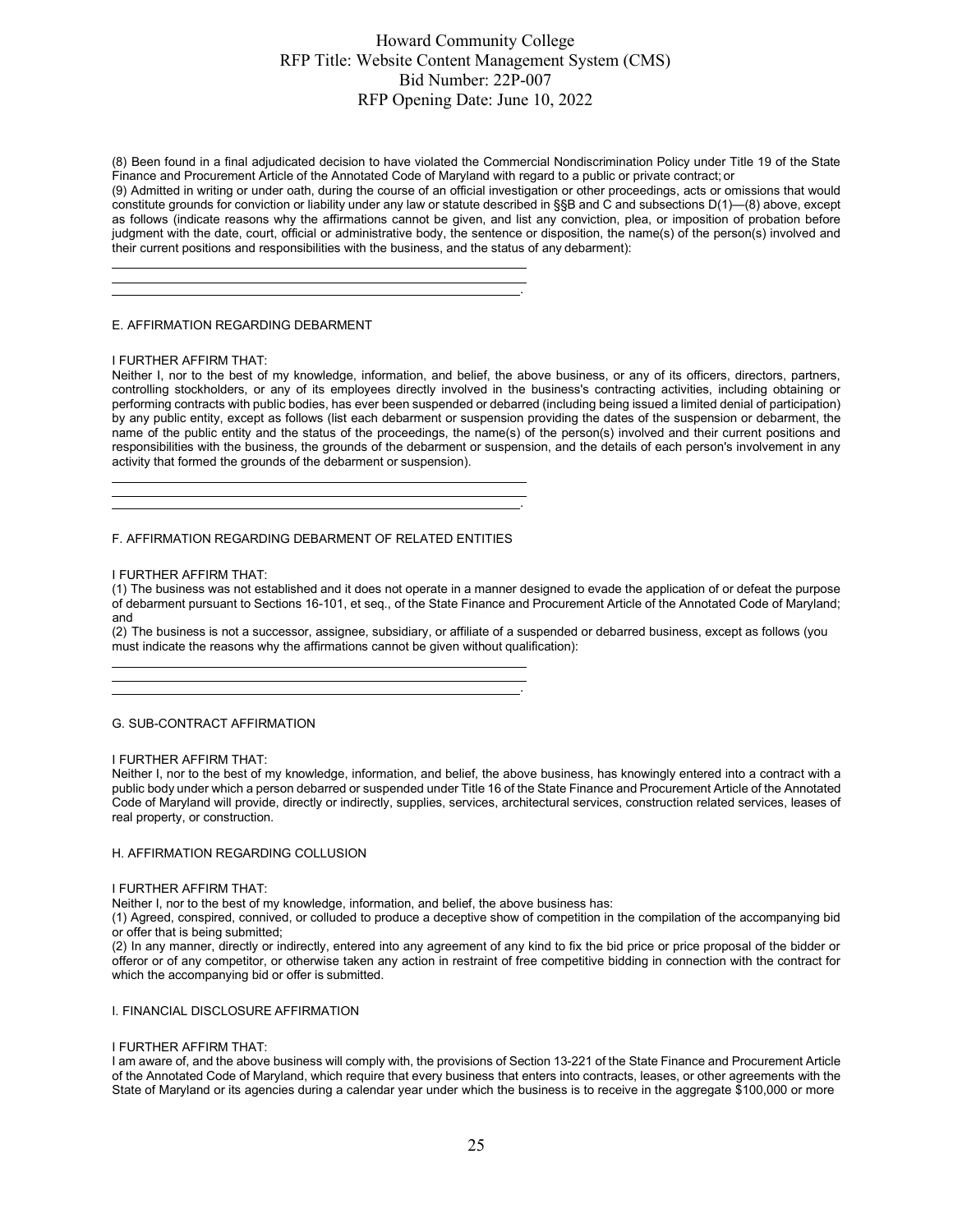shall, within 30 days of the time when the aggregate value of the contracts, leases, or other agreements reaches \$100,000, file with the Secretary of State of Maryland certain specified information to include disclosure of beneficial ownership of the business.

#### J. POLITICAL CONTRIBUTION DISCLOSURE AFFIRMATION

#### I FURTHER AFFIRM THAT:

I am aware of, and the above business will comply with, Election Law Article, §§14-101—14-108, Annotated Code of Maryland, which requires that every person that enters into contracts, leases, or other agreements with the State of Maryland, including its agencies or a political subdivision of the State, during a calendar year in which the person receives in the aggregate \$100,000 or more shall file with the State Board of Elections a statement disclosing contributions in excess of \$500 made during the reporting period to a candidate for elective office in any primary or general election.

#### K. DRUG AND ALCOHOL FREE WORKPLACE

I CERTIFY THAT:

(1) Terms defined in COMAR 21.11.08 shall have the same meanings when used in this certification.

 $(2)$  By submission of its bid or offer, the business, if other than an individual, certifies and agrees that, with respect to its employees to be employed under a contract resulting from this solicitation, the business shall:

(a) Maintain a workplace free of drug and alcohol abuse during the term of the contract;

(b) Publish a statement notifying its employees that the unlawful manufacture, distribution, dispensing, possession, or use of drugs, and the abuse of drugs or alcohol is prohibited in the business' workplace and specifying the actions that will be taken against employees for violation of these prohibitions;

(c) Prohibit its employees from working under the influence of drugs or alcohol;

(d) Not hire or assign to work on the contract anyone whom the business knows, or in the exercise of due diligence should know, currently abuses drugs or alcohol and is not actively engaged in a bona fide drug or alcohol abuse assistance or rehabilitation program; (e) Promptly inform the appropriate law enforcement agency of every drug-related crime that occurs in its workplace if the business has observed the violation or otherwise has reliable information that a violation has occurred;

(f) Establish drug and alcohol abuse awareness programs to inform its employees about:

(i) The dangers of drug and alcohol abuse in the workplace;

(ii) The business' policy of maintaining a drug and alcohol free workplace;

(iii) Any available drug and alcohol counseling, rehabilitation, and employee assistance programs; and

(iv) The penalties that may be imposed upon employees who abuse drugs and alcohol in the workplace;

 $(q)$  Provide all employees engaged in the performance of the contract with a copy of the statement required by  $\frac{S(K(2)(b))}{S(K(2)(b))}$  above;

(h) Notify its employees in the statement required by §K(2)(b), above, that as a condition of continued employment on the contract, the employee shall:

(i) Abide by the terms of the statement; and

(ii) Notify the employer of any criminal drug or alcohol abuse conviction for an offense occurring in the workplace not later than 5 days after a conviction;

(i) Notify the procurement officer within 10 days after receiving notice under §K(2)(h)(ii), above, or otherwise receiving actual notice of a conviction;

(j) Within 30 days after receiving notice under §K(2)(h)(ii), above, or otherwise receiving actual notice of a conviction, impose either of the following sanctions or remedial measures on any employee who is convicted of a drug or alcohol abuse offense occurring in the workplace:

(i) Take appropriate personnel action against an employee, up to and including termination; or

(ii) Require an employee to satisfactorily participate in a bona fide drug or alcohol abuse assistance or rehabilitation program;and (k) Make a good faith effort to maintain a drug and alcohol free workplace through implementation of §K(2)(a)—(j), above.

(3) If the business is an individual, the individual shall certify and agree as set forth in §K(4), below, that the individual shall not engage in the unlawful manufacture, distribution, dispensing, possession, or use of drugs or the abuse of drugs or alcohol in the performance

of the contract. (4) I acknowledge and agree that:

(a) The award of the contract is conditional upon compliance with COMAR 21.11.08 and this certification;

(b) The violation of the provisions of COMAR 21.11.08 or this certification shall be cause to suspend payments under, or terminate the contract for default under COMAR 21.07.01.11 or 21.07.03.15, as applicable; and

(c) The violation of the provisions of COMAR 21.11.08 or this certification in connection with the contract may, in the exercise of the discretion of the Board of Public Works, result in suspension and debarment of the business under COMAR 21.08.03.

#### L. CERTIFICATION OF CORPORATION REGISTRATION AND TAXPAYMENT

#### I FURTHER AFFIRM THAT:

.

(1) The business named above is a (domestic ) (foreign ) corporation registered in accordance with the Corporations and Associations Article, Annotated Code of Maryland, and that it is in good standing and has filed all of its annual reports, together with filing fees, with the Maryland State Department of Assessments and Taxation, and that the name and address of its resident agent filed with the State Department of Assessments and Taxation is: Name:

Address: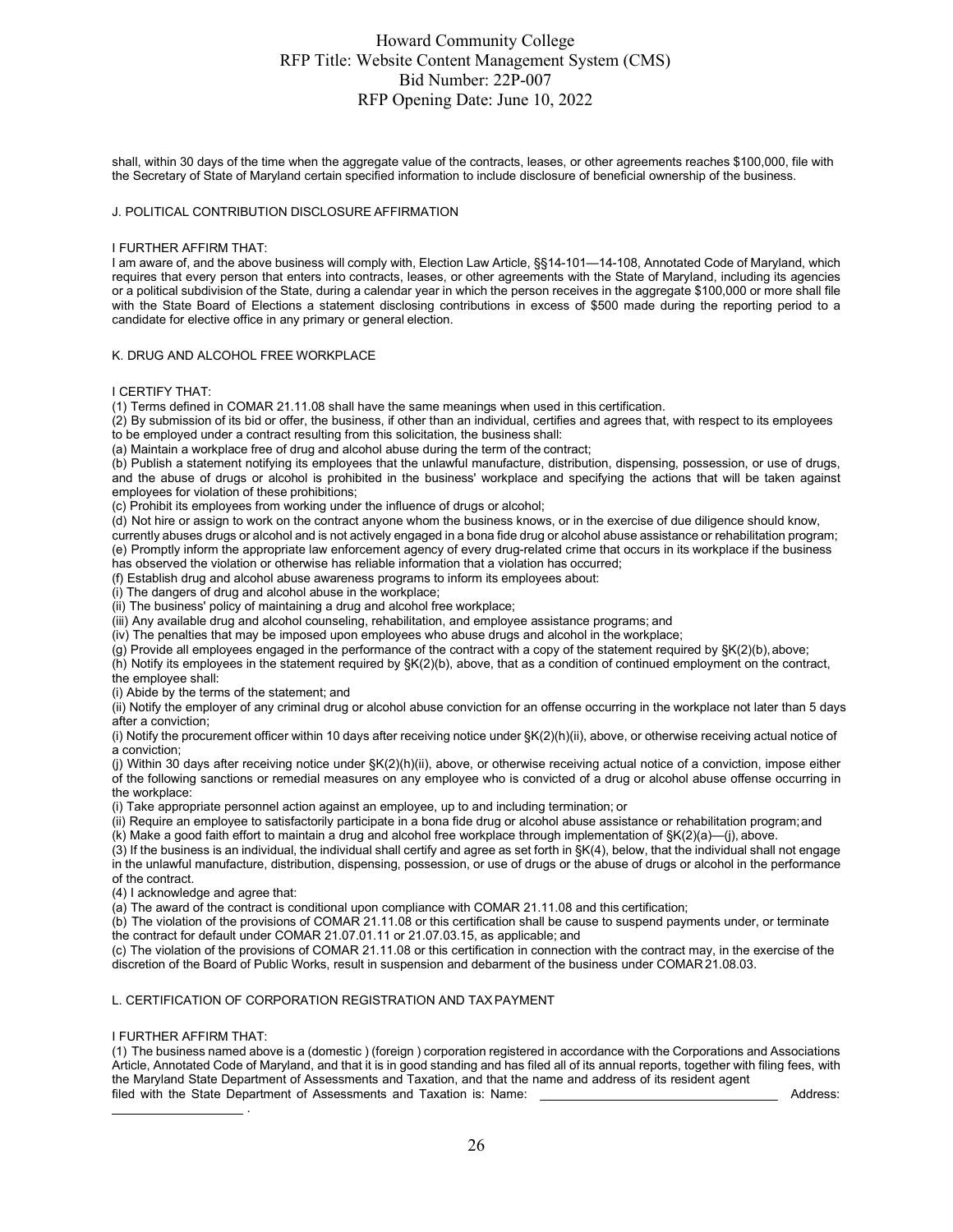(If not applicable, so state).

(2) Except as validly contested, the business has paid, or has arranged for payment of, all taxes due the State of Maryland and has filed all required returns and reports with the Comptroller of the Treasury, the State Department of Assessments and Taxation, and the Department of Labor, Licensing, and Regulation, as applicable, and will have paid all withholding taxes due the State of Maryland prior to final settlement.

#### M. CONTINGENT FEES

#### I FURTHER AFFIRM THAT:

The business has not employed or retained any person, partnership, corporation, or other entity, other than a bona fide employee, bona fide agent, bona fide salesperson, or commercial selling agency working for the business, to solicit or secure the Contract, and that the business has not paid or agreed to pay any person, partnership, corporation, or other entity, other than a bona fide employee, bona fide agent, bona fide salesperson, or commercial selling agency, any fee or any other consideration contingent on the making of the Contract.

N. Repealed.

#### O. ACKNOWLEDGEMENT

I ACKNOWLEDGE THAT this Affidavit is to be furnished to the Procurement Officer and may be distributed to units of: (1) the State of Maryland; (2) counties or other subdivisions of the State of Maryland; (3) other states; and (4) the federal government. I further acknowledge that this Affidavit is subject to applicable laws of the United States and the State of Maryland, both criminal and civil, and that nothing in this Affidavit or any contract resulting from the submission of this bid or proposal shall be construed to supersede, amend, modify or waive, on behalf of the State of Maryland, or any unit of the State of Maryland having jurisdiction, the exercise of any statutory right or remedy conferred by the Constitution and the laws of Maryland with respect to any misrepresentation made or any violation of the obligations, terms and covenants undertaken by the above business with respect to (1) this Affidavit, (2) the contract, and (3) other Affidavits comprising part of the contract.

I DO SOLEMNLY DECLARE AND AFFIRM UNDER THE PENALTIES OF PERJURY THAT THE CONTENTS OF THIS AFFIDAVIT ARE TRUE AND CORRECT TO THE BEST OF MY KNOWLEDGE, INFORMATION, AND BELIEF.

Date: By: By: By: (Authorized Representative and Affiant)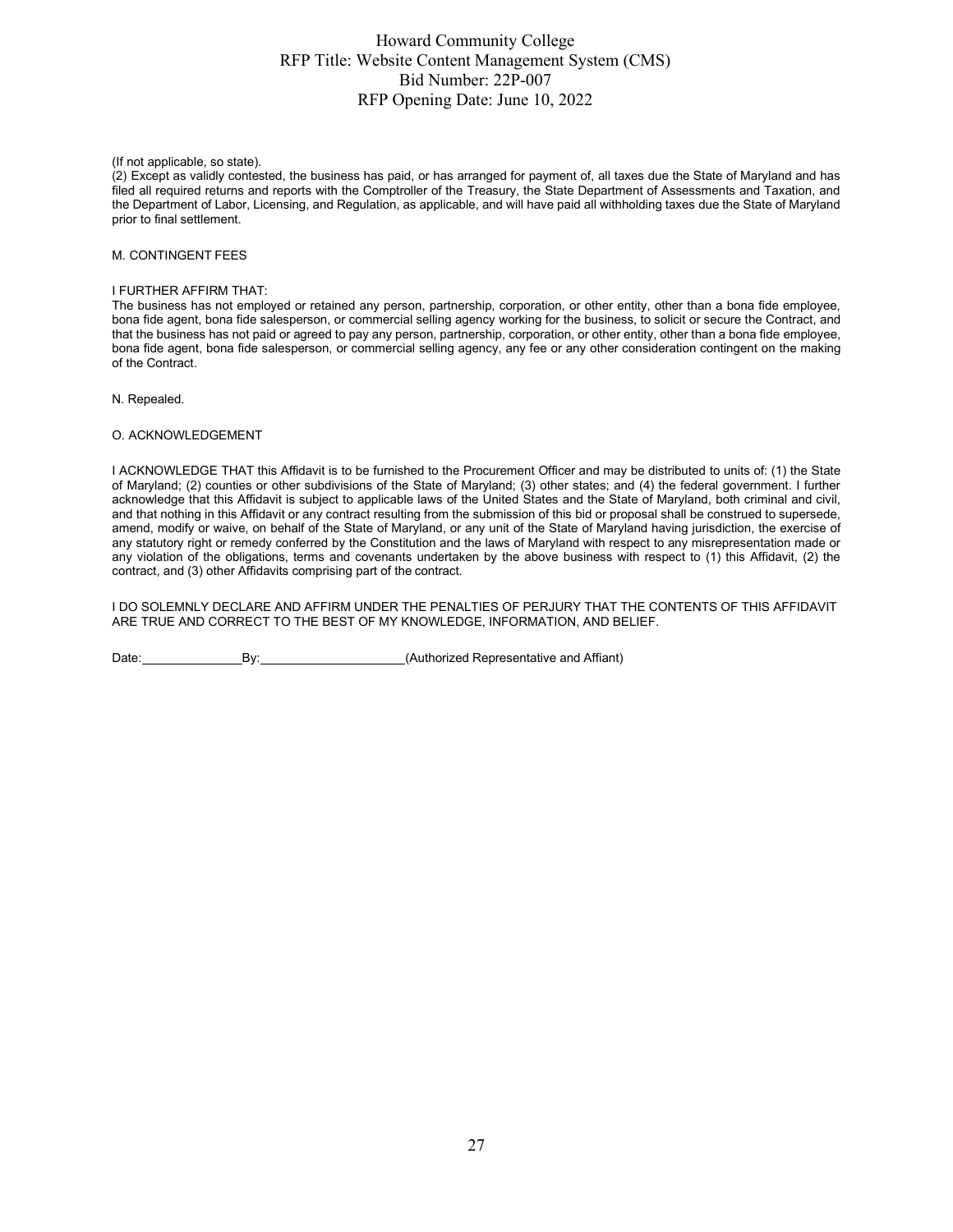# **NO BID RESPONSE FORM**

Please be advised that our company does not wish to submit a proposal in response to the abovecaptioned Request for Proposals for the following reasons:

| Too busy at this time                          |                                                             |  |
|------------------------------------------------|-------------------------------------------------------------|--|
| Not engaged in this type of work               |                                                             |  |
| Project too large/small                        |                                                             |  |
|                                                | Cannot meet mandatory specifications (Please specify below) |  |
| Other (Please specify)                         |                                                             |  |
|                                                |                                                             |  |
|                                                |                                                             |  |
|                                                |                                                             |  |
|                                                |                                                             |  |
|                                                |                                                             |  |
|                                                |                                                             |  |
| <b>COMPANY NAME</b>                            | PRINTED NAME                                                |  |
| <b>TITLE</b>                                   | <b>SIGNATURE</b>                                            |  |
| <b>DATE</b>                                    | <b>ADDRESS</b>                                              |  |
|                                                |                                                             |  |
| Please return to:<br>Finance Office<br>DCD 201 |                                                             |  |

RCF 201 Howard Community College 10901 Little Patuxent Parkway Columbia, Maryland 21044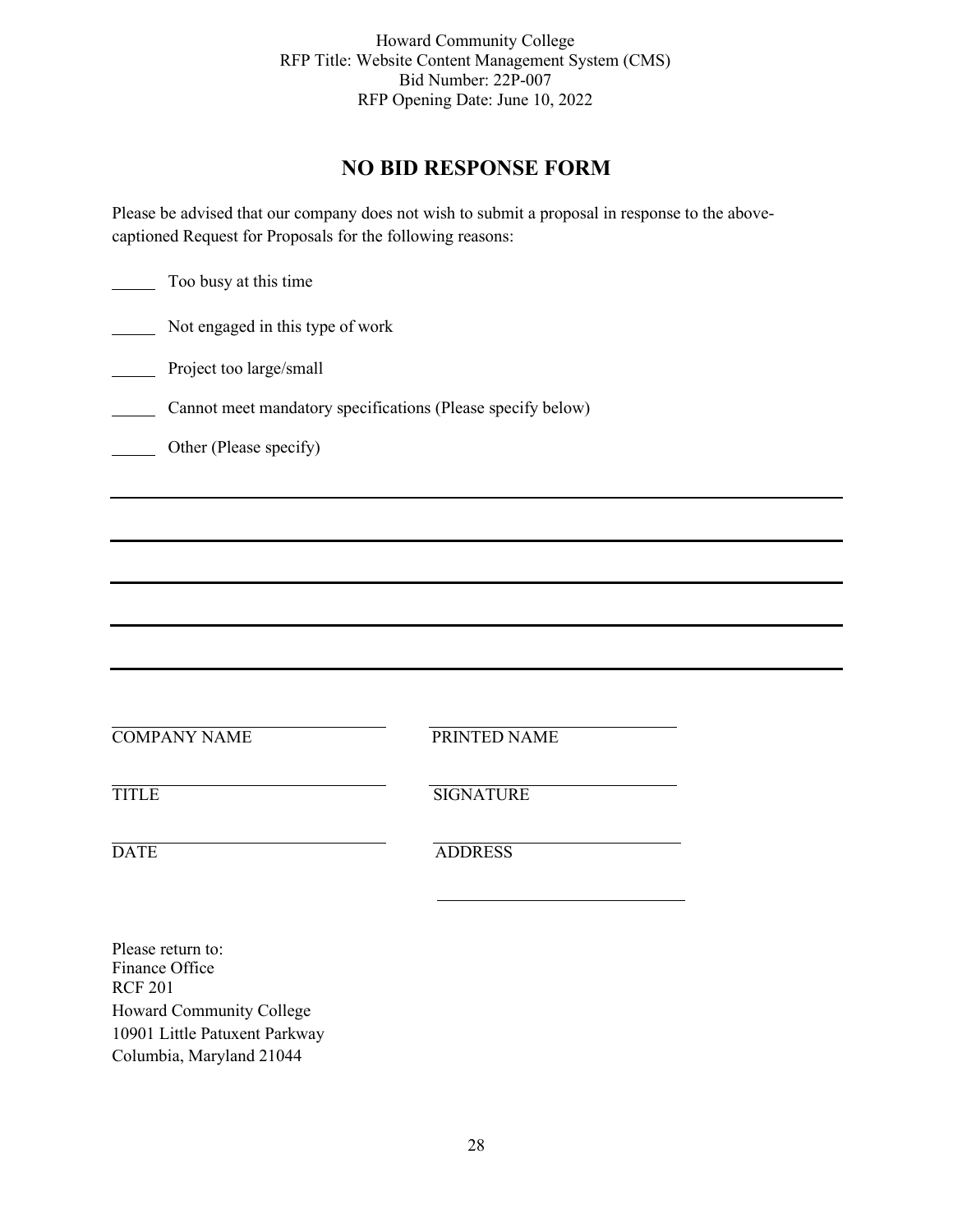#### **TERMS AND CONDITIONS**

**ADDENDA** The College reserves the right to amend or add to this bid at any time prior to the bid due date. If it becomes necessary to change or add to any part of this bid, the Procurement Officer will furnish an addendum to all prospective Bidders by posting the addendum on the solicitation web page at: **[www.howardcc.edu/procurement](http://www.howardcc.edu/procurement)** on the current solicitation page. All addenda will be identified as such and will be posted whenever possible at least 48 hours prior to the bid opening. It is the sole responsibility of any prospective Bidder to monitor the web page to ensure receipt of all addenda.

**ADDITIONAL ORDERS** Unless it is specifically stated to the contrary in the bid response, the College reserves the option to place additional orders against a contract awarded as a result of this solicitation at the same terms and conditions, if it is mutually agreeable.

**APPLICABLE LAW** The contract shall be construed and interpreted according to Maryland law, with venue and jurisdiction in Howard County, Maryland.

**ASSURANCE OF NON-CONVICTION OF BRIBERY** The Bidder hereby declares and affirms that, to its best knowledge, none of its officers, directors or partners and none of its employees directly involved in obtaining contracts has been convicted of bribery, attempted bribery or conspiracy to bribe under the laws of any state or the Federal government.

**AUDIT** Bidder shall permit audit and fiscal and programmatic monitoring of the work performed under any contract issued from this solicitation. The College shall have access to and the right to examine and/or audit any records, books, documents and papers of Bidder and any subcontractor involving transactions related to this agreement during the term of this agreement and for a period of three (3) years after final payment under this agreement.

**AWARD CONSIDERATIONS** Awards of this bid will be made to the lowest responsible Bidder conforming to specifications with consideration being given to quantities involved, time required for delivery, purpose for which required, responsibility of bidder and its ability to perform satisfactorily with consideration to any previous performance for Howard Community College. A bid may be awarded at the sole discretion of the College, in whole or in part, whichever is in the best interest of the College. Prompt payment discounts will not be considered in bid evaluation. All discounts other than prompt payment are to be included in bid price.

**BID AND PERFORMANCE SECURITY** If bid security is required, a bid bond or cashier's check in the amount indicated on the bid cover must accompany each bid and be made payable to Howard Community College. Corporate or certified checks are not acceptable. Bonds must be in a form satisfactory to the College and underwritten by a company licensed to issue bonds in the State of Maryland. If bid security fails to accompany the bid, it shall be deemed unresponsive, unless the Director of Purchasing deems the failure to be non substantial. Such bid bonds or checks will be returned, upon request, to all except the three (3) lowest Bidders within five (5) days after the opening of bids, and the remaining checks or bid bonds will be returned, upon request, to all but successful Bidder(s) within forty-eight (48) hours after award of contract. If a performance bond is required, the successful Bidder must submit an acceptable performance bond in the designated amount of the bid award, prior to award of contract. All bid bonds will be returned, upon request, to the successful Bidder(s) within forty eight (48) hours after receipt of the performance bond. **BIDDING INSTRUMENTS** Bidding instruments include the bid, addenda, terms and conditions, contract terms, and specifications. Bids should be prepared simply and economically, and should provide a straightforward, concise description of the Bidder's capabilities to satisfy the requirements of the bid. Emphasis should be on completeness and clarity of content. The Bidder will bear any and all costs incurred in the preparation and submission of bids.

**BILLING AND PAYMENT** Each invoice shall reference Howard Community College's purchase order number, as well as bid number for this solicitation. All invoices will be paid within (30) days unless otherwise specified in the RFP document or unless any item thereon is questioned, in which event payment will be withheld pending verification of the amount claimed and the validity of the claim.

**BRAND NAMES** Brand name materials used in these specifications are known and acceptable. Bids including proposals to use alternate brands are invited as long as they are of equal type and equal or better quality. The burden of proof that alternate brands are in fact equal or better falls on the Bidder and proof must be provided to the College's satisfaction.

**CARE OF PREMISES** Precautions taken for safety and protection shall be in accordance with the mandatory requirements of the safety codes prevailing within the jurisdiction in which the work is to be performed. During the performance of the contract, the Contractor shall take the necessary precautions to protect all areas upon which or adjacent to which work is performed as a part of this contract. Any damage caused as a result of Contractor's neglect, directly or indirectly, shall be repaired to the College's satisfaction at the Contractor's expense.

**CANCELLATION** Howard Community College reserves the right to cancel this bid solicitation or to reject all bids received, if the College's Director of Procurement, in accordance with procedures approved by the College's Board of Trustees, determines that it is fiscally advantageous or in the best interest of the College to cancel the bid.

**COMPLIANCE WITH THE IMMIGRATION REFORM AND CONTROL ACT OF 1986** The Bidder warrants that both the Bidder and/or any subcontractor of the Bidder do not and shall not hire, recruit or refer for a fee, for employment under this Agreement or any subcontract, an alien knowing the alien is an unauthorized alien and hire any individual without complying with the requirements of the Immigration Reform and Control Act of 1986 (hereinafter referred to as "IRCA"), including but not limited to any verification and record keeping requirements. The Bidder agrees to indemnify and save the College, its trustees, and/or employees harmless from any loss, costs, damages or other expenses suffered or incurred by the College, its trustees and/or employees by reason of the Bidder's or any subcontractor of the Bidder's noncompliance with "IRCA." The Bidder agrees to defend the College, its trustees and/or employees in any proceeding, action or suit brought against the College, including but not limited to administrative and judicial proceedings, arising out of or alleging noncompliance of the Bidder with "IRCA". The Bidder recognizes that it is the Bidder's responsibility to ensure that all certifications and verifications as required by law are obtained and maintained for the applicable time period.

**COMPLIANCE WITH LAWS** Bidder agrees to comply, at no additional expense, with all applicable Executive orders, Federal, State, regional and local laws, ordinances, rules and regulations in effect as of the date of this agreement and as they may be amended from time to time, including but not limited to the equal employment opportunity clause set forth in 41 CFR 60-250.4.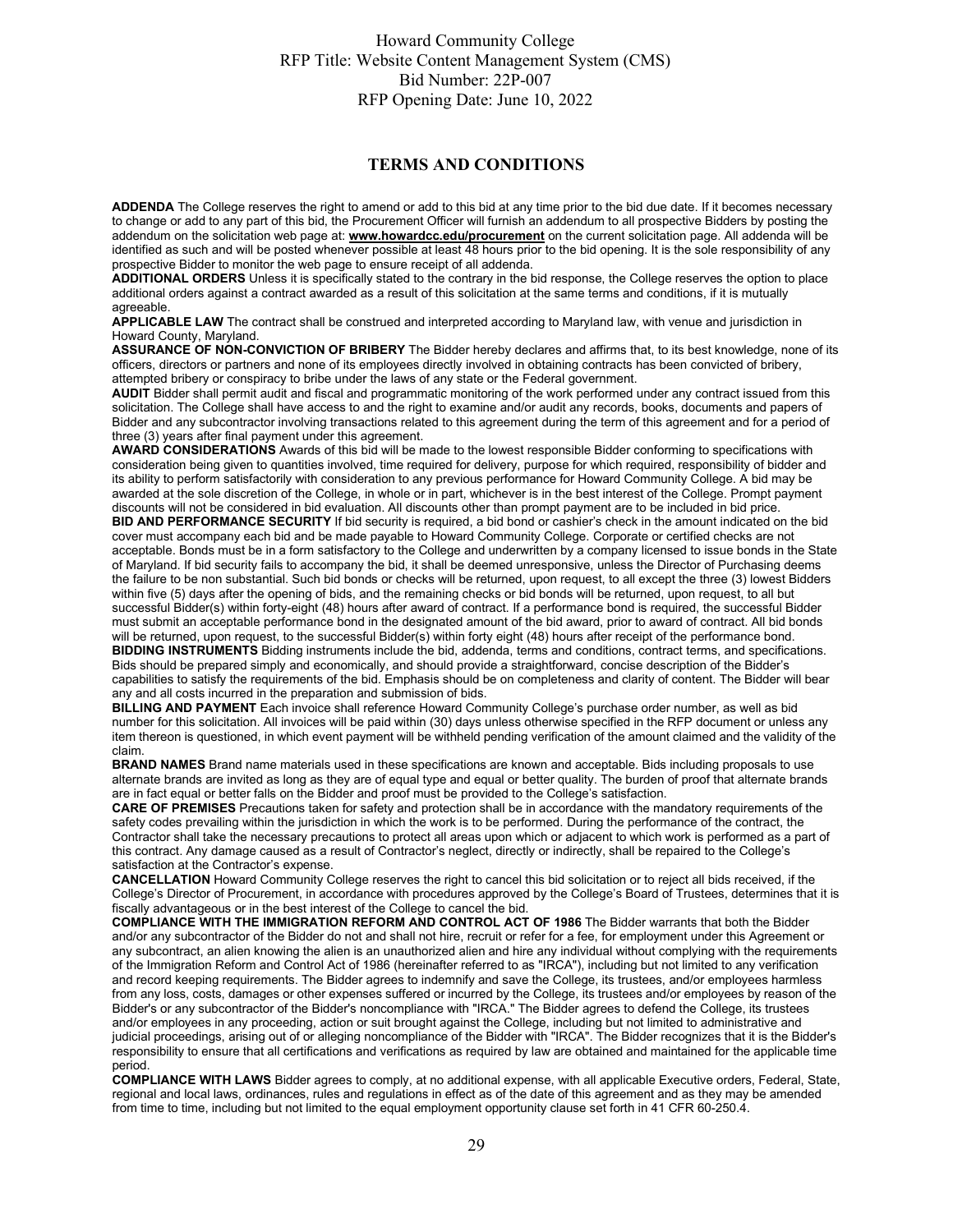**COMPLIANCE WITH HOWARD COMMUNITY COLLEGE POLICIES** While on the College's campus, Bidder agrees to comply with all applicable Howard Community College policies and procedures in effect as of the date of this agreement and as they may be amended from time to time during the term of this contract.

**CONTINGENT FEES** Bidder hereby declares and affirms that neither it nor any of its representatives has employed or retained any person, partnership, corporation, or other entity, other than a bona fide employee or agent working for the Bidder, to solicit or secure a contract, and that it has not paid or agreed to pay any person, partnership, corporation, or other entity, other than a bona fide employee or agent, any fee or any other consideration contingent on the making of a contract as a result of this solicitation.

**CONTRACT AMENDMENTS** The College, without invalidating the contract documents, may submit a written request to order extra work or to make changes to the agreement by altering, adding to, or deducting from the work, and the contract sum shall reflect such changes. Price adjustments must be accepted, in writing, by Howard Community College before the supplier performs additional work on the project. The Contractor cannot accept purchase requests for products or services that are not covered in this contract or make changes to the scope of work unless a price for those products or services has been negotiated with the College, and the Contractor has received a signed contract amendment from the Finance Office.

**CONTRACT DEADLINES** The Contractor is contractually obligated to meet all agreed upon deadlines. Failure of the Contractor to meet any deadline is grounds for termination by default. If the Contractor defaults, the College reserves the right to assess liquidated damages and/or make an open market purchase.

**CONTRACT DOCUMENTS** The general conditions of this bid, the Contractor's bid, and Howard Community College General Contractor Agreement form the contract. If any discrepancies exist between the documents, the following order of precedence shall apply: Agreement, Invitation to Bid, then Contractor bid response.

**CONTRACT TERMINATION** The contract may be terminated for any of the following reasons: failure of the Contractor to meet the mandatory requirements as described in this bid; failure of the Contractor to meet required deadlines; failure of the Contractor to resolve problems in a timely manner; or lack of College funding.

**CONTRACTORS** This bid invitation is extended to individuals or firms as primary Contractors, and the Contractor will execute the work specified with bona fide employees. Subcontractors cannot assume the primary award of this contract on behalf of the primary Contractor nor can the awarded Contractor be relieved of its obligation or responsibility to this contract. The College reserves the right to reject any subcontractor.

**DELIVERY AND PACKING** All prices quoted must include delivery. All goods delivered under this contract shall be packed in accordance with accepted trade practices. No charges may be made over and above the bid price for packaging, or for deposits or containers unless specified in the bid. No charge will be allowed for cartage unless by prior written agreement. Complete deliveries must be made by the successful bidder to the designated location as indicated on the Howard Community College purchase order. A packing slip shall be included in each shipment. All deliveries must be prepaid and must be delivered to each location designated on purchase order at no additional cost. DELIVERIES MUST BE MADE TO THE SPECIFIED LOCATION. NO COLLECT SHIPMENTS OR SIDEWALK DELIVERIES WILL BE ACCEPTED.

**DELIVERY OF BIDS** Sealed bids must be received in the Procurement Office by the date and time specified in the bid in order to be considered. NO LATE BIDS OR PROPOSALS WILL BE ACCEPTED. Late bids will be returned to the Bidder unopened. Bids submitted by mail must be addressed to the Finance Office, RCF 201, Howard Community College, 10901 Little Patuxent Pkwy, Columbia, Maryland 21044, and clearly marked to indicate the bid number, title and opening date. Hand delivered bids will be accepted only at the Finance Office, RCF 201, Howard Community College, 10901 Little Patuxent Pkwy, Columbia, Maryland 21044.

**ERRORS IN BIDS** Bidders are assumed to be informed regarding conditions, requirements, and specifications prior to submitting bids. Failure to do so will be at the Bidder's risk. Bids already submitted may be withdrawn without penalty prior to bid opening. Errors discovered after bid opening may not be corrected. In the case of an error in price extension, the unit price will govern. The intention of the Bidder must be evident on the face of the bid.

**FAILURE TO DELIVER** If the Contractor fails to comply with any established delivery requirements, the College reserves the right to make an open market purchase of required items and to assess, as liquidated damages, the difference between the contract price and the actual cost incurred by the College and to invoice charges to the Contractor.

**FINANCIAL DISCLOSURE** The Contractor shall comply with the provisions of §13-221 of the State Finance and Procurement Article of the Annotated Code of Maryland, which requires that every business that enters into contracts, leases, or other agreements with the State of Maryland or its agencies during a calendar year under which the business is to receive in the aggregate \$100,000 or more, shall, within 30 days of the time when the aggregate value of these contracts, leases or other agreements reaches \$100,000, file with the Secretary of State of Maryland certain specified information to include disclosure of beneficial ownership of the business.

**HAZARDOUS AND TOXIC SUBSTANCES** Bidder must comply with all applicable Federal, State, and County laws, ordinances and regulations relating to hazardous and toxic substances, including such laws, ordinances and regulations pertaining to access to information about hazardous and toxic substances, and as amended from time to time. Bidder shall provide the College with a "Material Safety Data Sheet" or in the case of a controlled hazardous waste substance, a hazardous waste manifest for all hazardous chemicals listed or subsequently added to the Chemical Information List in compliance with applicable laws, ordinances and regulations.

**INDEMNIFICATION** The Contractor shall be responsible for any loss, personal injury, expense, death and any other damage which may occur by reason of Contractor's acts, negligence, willfulness or failure to perform any of its obligations under this agreement. Any acts, negligence, willfulness or failure to perform any of the Contractor's obligations under this agreement, on the part of any agent, director, partner, servant or employee of Contractor are deemed to be the Contractor's acts. Contractor agrees to indemnify and hold harmless Howard County and the College and its trustees, employees, agents and students from any claim, damage, liability, injury, expense, and loss, including defense costs and attorney's fees, arising directly or indirectly out of Contractor's performance under this agreement. Accordingly, the College shall notify Contractor promptly in writing of any claim or action brought against the College in connection with this agreement. Upon such notification, Contractor shall promptly take over and defend any such claim or action. The College shall have the right and option to be represented in any such claim or action at its own expense.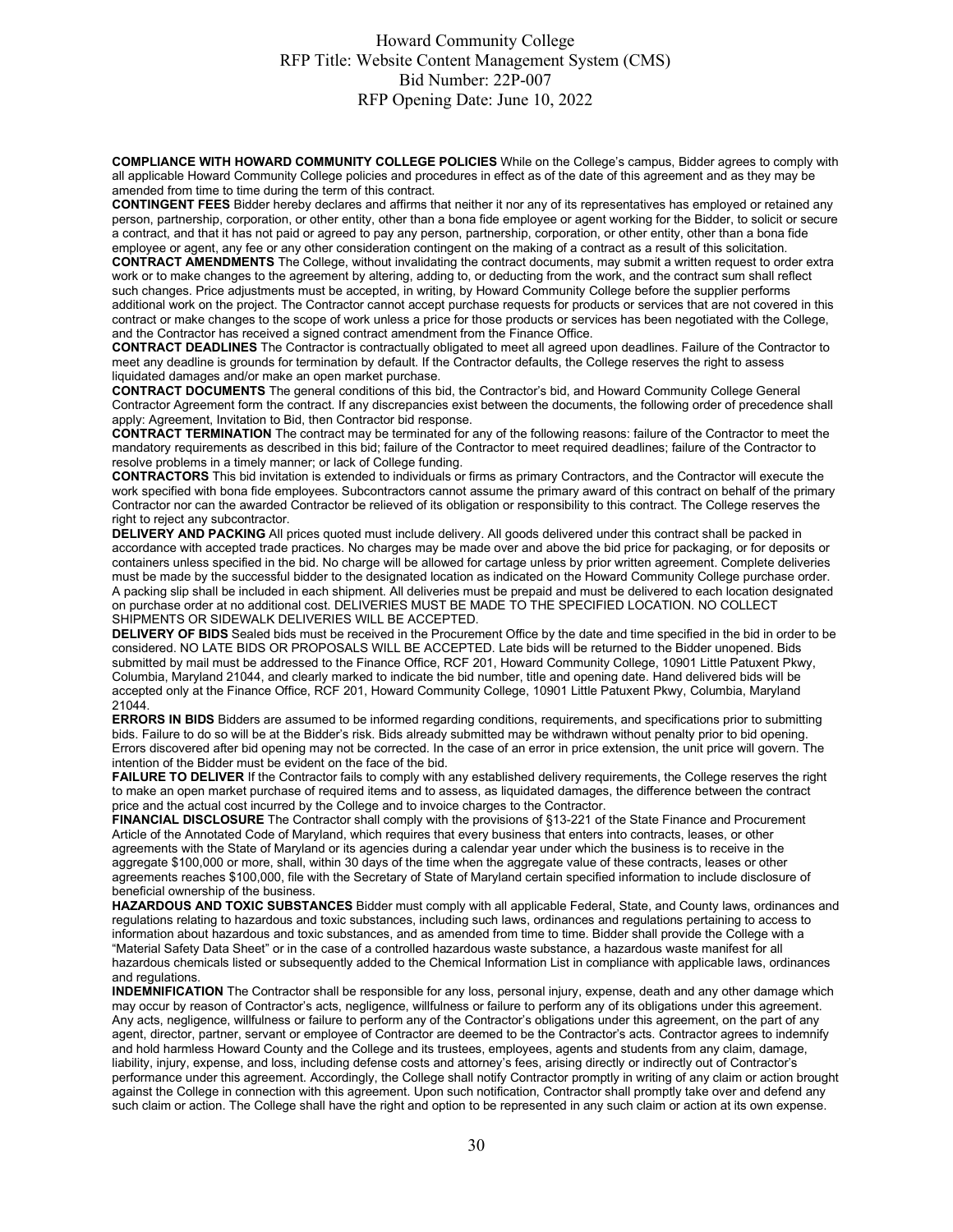As provided under Title 23 of the Howard County Code, the College will not indemnify the Contractor. This indemnification provision shall survive the termination or completion of this agreement.

**INSPECTION OF PREMISES** If a site visit is recommended or required, each Bidder is responsible for visiting the sites prior to submitting a bid in order to observe the existing conditions affecting the work, and to obtain precise dimensions of the areas involved. No allowance will be made to the successful Bidder, at a later date for additional work required because of failure to visit the site or to obtain the exact dimensions. Discrepancies, if any, must be reported to the College.

**INSURANCE** If a contract results from this bid, the Contractor shall maintain such insurance as specified in the bid documents and as will indemnify and hold harmless the College and Howard County from Workmen's Compensation and Public Liability claims for property damage and personal injury, including death, which may arise from the Contractor's operations under this contract, or by anyone directly or indirectly employed by the Contractor.

**MARYLAND PUBLIC INFORMATION ACT** Bidder recognizes that the College is subject to the Maryland Public Information Act, Title 4, of the General Provisions Article of the Annotated Code of Maryland. Bidder agrees that it will provide any justification as to why any material, in whole or in part, is deemed to be confidential, proprietary information or trade secrets and provide any justification of why such materials should not be disclosed pursuant to the Maryland Public Information Act. Bidders are advised that, upon request for this information from a third party, the College will be required to make an independent determination whether the information will be disclosed.

**MINORITY PARTICIPATION** It is the policy of Howard Community College to strongly encourage minority businesses to provide goods and services for the performance of College projects. Minority businesses are defined as firms that are 51% owned and controlled by a member of a socially or economically disadvantaged minority group, which includes African Americans, Hispanics, Native Americans, Alaskan Natives, Asians, Pacific Islanders, women, and the mentally or physically disabled.

**NON-ASSIGNMENT AND SUBCONTRACTING** Bidder shall not assign any contract or any rights or obligations hereunder without obtaining prior written consent of the College. No contract shall be made by Bidder with any other party for furnishing the services to be performed under a contract issued from this solicitation without the written approval of the College. These provisions will not be taken as requiring the approval of the contract of employment between Bidder and its personnel.

**NON-COLLUSION** Bidder certifies that it has neither agreed, conspired, connived, or colluded to produce a deceptive show of competition in the compilation of the bid or offer being submitted herewith; Bidder also certifies that it has not in any manner, directly or indirectly, entered into any agreement, participated in any collusion to fix the bid price of the Bidder herein or any competitor, or otherwise taken any action in restraint of free competitive bidding in connection with the contract for which the bid is submitted. **NON-DISCRIMINATION** The Contractor agrees: (a) not to discriminate in any manner against an employee or applicant for employment because of race, color, religion, creed, age, sex, marital status, national origin, ancestry or disability of a qualified individual with a disability; (b) to include a provision similar to that contained in subsection (a), above, in any subcontract except a subcontract for standard commercial supplies or raw materials; and (c) to post and to cause subcontractors to post in conspicuous

places available to employees and applicants for employment, notices setting forth the substance of this clause. **NON-HIRING OF EMPLOYEES** No employee of the College or of the State of Maryland, or any department, commission, agency or branch thereof whose duties as employees include matters relating to or affecting the subject matter of this bid shall, during the pendency and term of this contract and while an employee, become or be an employee of the contractor or any entity that is a subcontractor on this contract.

**NOTICE TO CURE** The College reserves the right to cancel the contract if the Contractor's performance is unsatisfactory to the College. It is understood, however, that if at any time during the term of the contract, performance is deemed to be unsatisfactory, the College shall so notify the Contractor in writing, and the Contractor shall correct such unsatisfactory conditions within thirty (30) calendar days from receipt of such notification. If such corrections are not made within the specified period, the College may terminate the contract.

**PATENTS** Bidder guarantees that the sale and use of the goods offered will not infringe upon any U.S. or foreign patent. Bidder will at Bidder's own expense, indemnify, protect and save harmless the College, its trustees, employees, agents and students with respect to any claim, action, cost or judgment for patent infringement, arising out of the purchase or use of these goods. **PREPARATION OF BID** Bids submitted must be hand signed by an authorized agent of the company submitting the bid. Notification of award will be made by "Notice of Intent to Award" and/or purchase order. A Bidder may attach a letter of explanation to the bid for clarification. Bidders will be required, if requested by Howard Community College, to furnish satisfactory evidence that they are, in fact, bona fide manufacturers of or dealers in the items listed, and have a regularly established place of business. The

College reserves the right to inspect any Bidder's place of business prior to award of contract to determine Bidder responsibility. **POLITICAL CONTRIBUTION DISCLOSURE** The Contractor shall comply with §§14-101-14-108, of the Election Law Article of the Annotated Code of Maryland, which requires that every person that enters into contracts, leases, or other agreements with the State, a county, or an incorporated municipality, or their agencies, during a calendar year in which the person receives in the aggregate \$100,000 or more, shall file with the State Board of Elections a statement disclosing contributions in excess of \$500 made during the reporting period to a candidate for elective office in any primary or general election.

**PRODUCT TESTING DURING TERM OF CONTRACT** Goods delivered under any contract resulting from this Invitation to Bid may be tested for compliance with specifications stipulated herein. Any shipment failing to meet or comply fully with the specification requirements will be rejected. The cost of testing a representative sample of an order or shipment for acceptance shall be borne by the College unless the order is rejected for failure to meet specifications or purchase description. In such cases of rejection, the cost of testing will be charged back to the Contractor.

**PUBLICITY** The Contractor shall not in any way or in any form publicize or advertise in any manner the fact that it is providing services to the College without the express written approval of the College's Public Relations & Marketing Office obtained in advance, for each item of advertising or publicity. However, nothing herein shall preclude the Contractor from listing the College on its routine client list for matters of references.

**RECORD RETENTION** If awarded a contract, Contractor shall maintain books and records relating to the subject matter of this agreement, including but not limited to all charges to the College, for a period of three (3) years from the date of final payment under this agreement.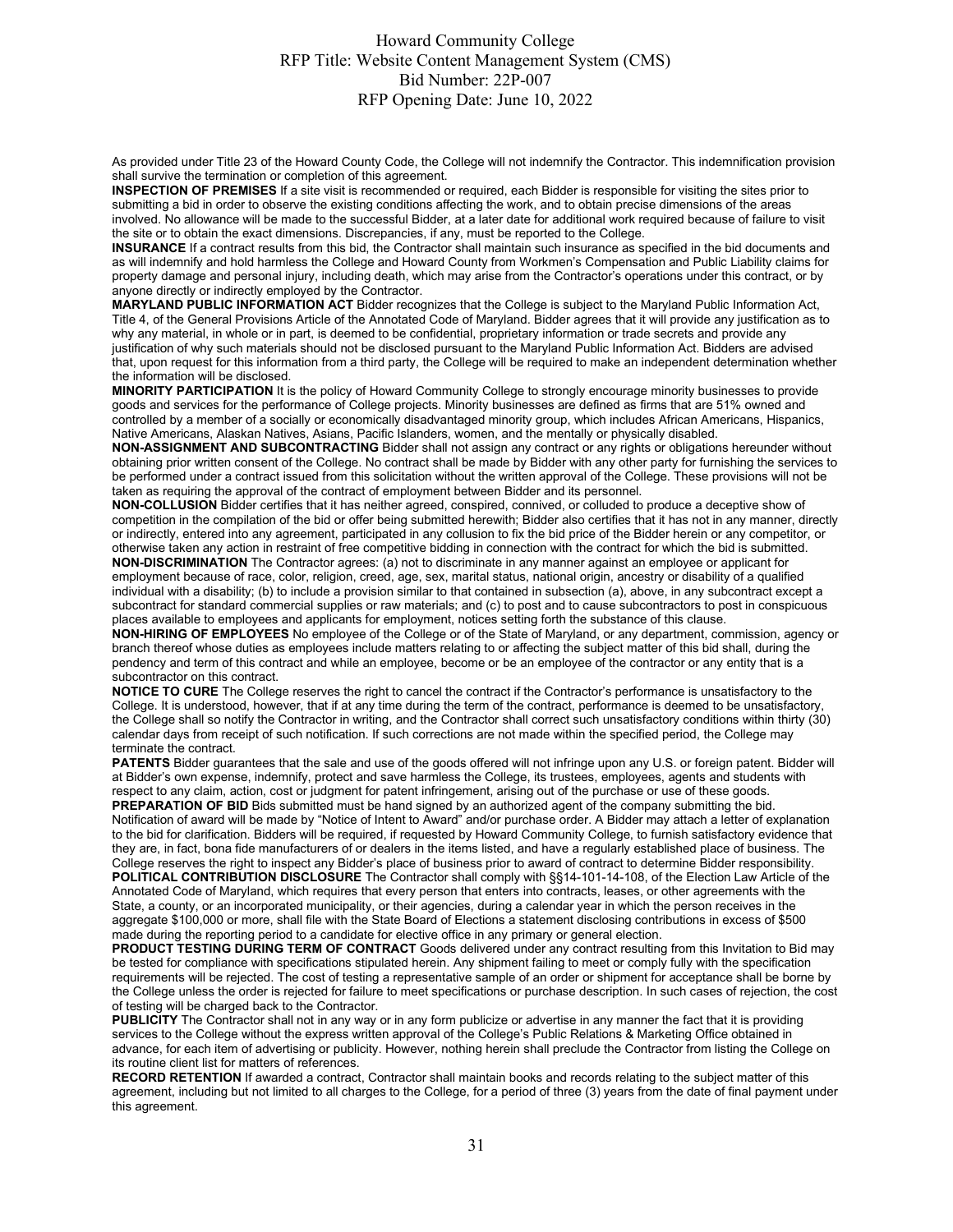**REFERENCES** Bidder must provide at least three references from former or current clients who can confirm the Bidder's experience with projects that are similar in size or scope. All reference information must include the company's name and address and the contact's name and telephone number. The references provided must be able to confirm, without reservation, the Bidder's ability to provide the level of services requested in this solicitation. References from other higher education institutions or government agencies are preferred but not required.

**REGISTRATION OF CORPORATIONS NOT REGISTERED IN THE STATE OF MARYLAND** Pursuant to §7-202 et. seq. of the Corporation and Associations Article of the Annotated Code of Maryland, corporations not incorporated in the State of Maryland shall be registered with the State Department of Assessments and Taxation, 301 West Preston Street, Baltimore, Maryland 21201 before doing any interstate or foreign business in this State. A copy of the registration or application for registration may be requested by the College.

**REJECTIONS AND CANCELLATIONS** Howard Community College reserves the right to accept or reject any or all bids in whole or in part for any reason, including the availability of funding for the project. The College reserves the right to waive any informality and to make awards in the best interest of the College. The College also reserves the right to reject the bid of any Bidder who has previously failed to perform adequately on a prior award for furnishing goods and/or services similar in nature to those requested in this bid. The College may cancel this solicitation in whole or in part, at its sole discretion.

**RIGHT TO STOP WORK** If the College determines, either directly or indirectly, that the Contractor's performance is not within the specifications, terms or conditions of this bid or that the quality of the job is unacceptable, the College has the right to stop the work. The stoppage of work shall continue until the default has been corrected and/or corrective steps have been taken to the satisfaction of the College. The College also reserves the right to re-bid this contract if it is decided that performance is not within the specifications as set out.

**SAMPLES AND CATALOG CUTS** If samples are required, Bidder shall be responsible for delivery of samples to location indicated. All sample packages shall be marked "Sample for Procurement Office, Bid No. \_ \_ " and each sample shall be tagged or marked and bear the name of the Bidder. Failure of the Bidder to clearly identify samples as indicated may result in rejection of bid. The College reserves the right to test any materials, equipment or supplies delivered to determine if the specifications have been met. The Sample shall be identical to the item the Bidder proposes to furnish should it be awarded a contract and shall be packaged in the same manner as they will be packaged during the contract term. Samples will not be returned.

**SIGNATURE** Each bid must show the full business address and telephone number of the Bidder and be signed by the person or persons legally authorized to sign such contracts. All correspondence concerning the bid and contract, will be mailed or delivered to the address shown on the bid. NO BID WILL BE ACCEPTED WITHOUT ORIGINAL SIGNATURE.

**SPECIFICATIONS AND SCOPE OF WORK** The specifications listed herein may or may not specify all technical requirements which are needed to achieve the end result. When accepting the award, the Contractor assumes the responsibility of accomplishing the task requested in this document. Any omission of parts, products, processes, etc. in the specifications are the responsibility of the Contractor and the College will not bear the responsibility of their omission. If omissions in the specifications are discovered and these omissions will impact the contract price then it is the responsibility of the Bidder to note these omissions, in writing, prior to accepting the award. If these omissions are not noted prior to award then the Contractor's silence is deemed as full and complete acceptance and any additional costs will be borne by the Contractor.

**SUBCONTRACTORS** Offerors must submit the names and addresses of all subcontractors to be retained for this project. The College reserves the right to reject. Subcontractors shall conform in all respects to the applicable provisions specified for the prime contractor and shall be subject to approval by the College. If a subcontractor is determined to be unacceptable by the College, the firm shall substitute an acceptable subcontractor with no change in any Contract unit prices or overall Contract sum. If a firm fails, within a timely manner, to propose another subcontractor to whom the College has no objection, the College reserves the right to reject the proposal. The firm will use only those subcontractors approved by the College. All subcontractors shall comply with federal and state laws and regulations which are applicable to the services covered by the subcontractor and shall include all terms and conditions set forth herein which apply with equal force to the subcontractor, as if they were the Contractor referred to herein. The Contractor is responsible for the Contract performance, whether or not subcontractors are used.

**TAXES** The College is exempt from Federal and Maryland taxes. Exemption Certificates are available upon request. Bidder shall be responsible for the payment of any and all applicable taxes resulting from any award and any activities hereunder, including but not limited to any applicable amusement or sales taxes. For construction projects: in accordance with COMAR 03.06.01.22c(2)(b), the tax exemption certificate of otherwise exempt governmental entities may not be used for the purchase of materials to be incorporated into the real property on College construction projects.

**TERMINATION BASED ON LACK OF FUNDING** Any contract awarded as a result of this solicitation will be subject to funding and continued appropriation of sufficient funds for the contract. For purposes of this solicitation, the College's appropriating authority is deemed to be the Board of Trustees of Howard Community College. Insufficient funds shall be grounds for immediate termination of the contract.

**TERMINATION OF CONTRACT** The College reserves the right to cancel the Contract awarded to the Contractor if, in the College's judgment, performance under the Contract is unsatisfactory. It is understood, however, that if at any time during the term of the Contract, performance there under is deemed to be unsatisfactory, the College shall so notify the Contractor in writing, and the Contractor shall correct such unsatisfactory conditions within fifteen (15) calendar days from the receipt of such notification. If such corrections are not made within the specified period, the College may terminate the Contract at that time.

**TERMINATION FOR DEFAULT** If an award results from this bid, and the Contractor has not performed or has unsatisfactorily performed the contract, payment shall be withheld at the discretion of the College. Failure on the part of the contractor to fulfill contractual obligations shall be considered just cause for termination of the contract and the Contractor is not entitled to recover any costs incurred by the Contractor up to the date of termination.

**TERMINATION FOR THE CONVENIENCE OF THE COLLEGE** The performance of the work or services under a contract as a result of this solicitation may be terminated in whole or in part, whenever the President of Howard Community College shall deem that termination is in the best interest of the College. Such determination shall be at the sole discretion of the President or her designee. In such event, the College shall be liable only for payment in accordance with the payment provisions of the contract for